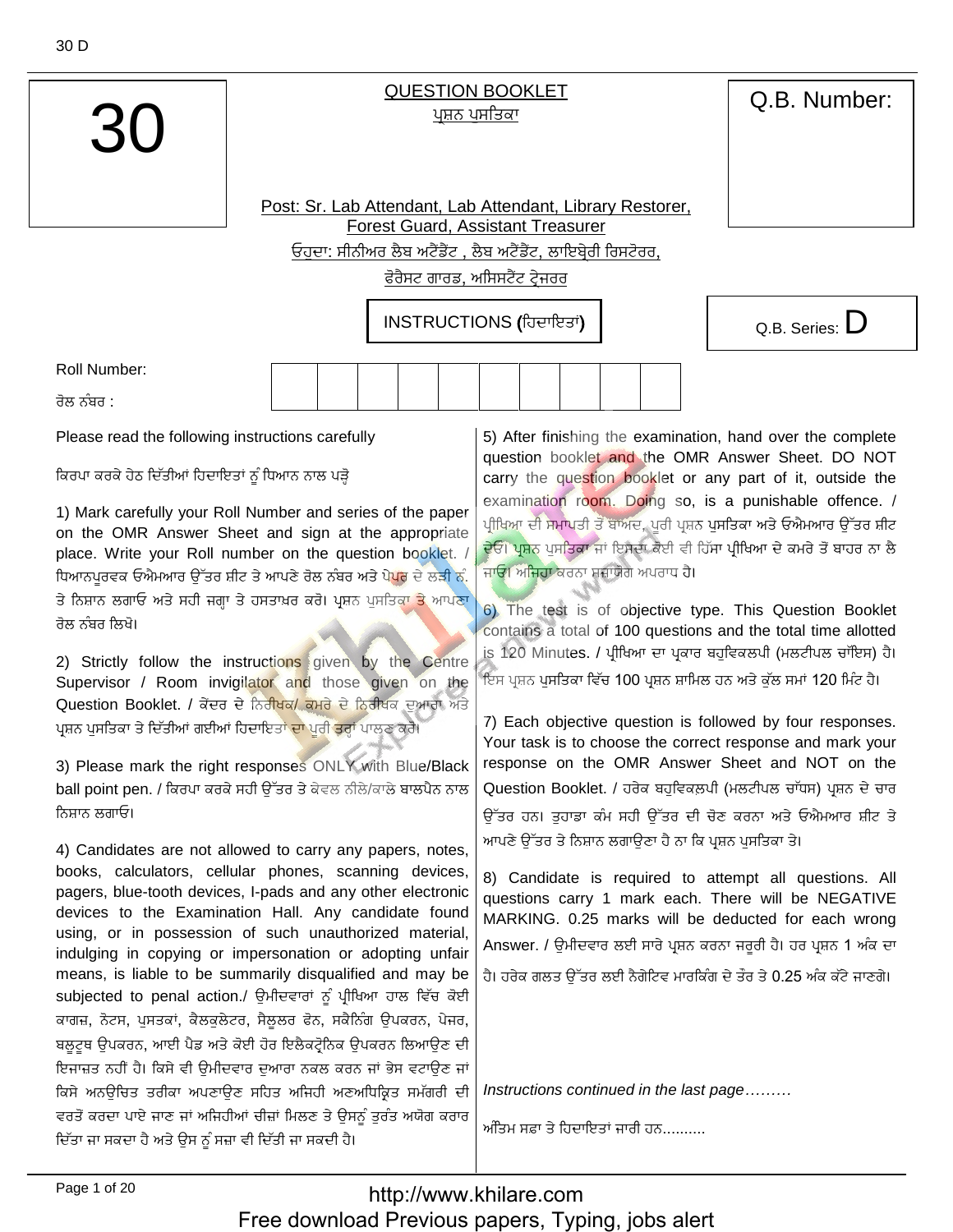1. CO

- 2 is detected by passing it through a solution  $CO<sub>2</sub>$  is detected by passing it through a solution 1. of lime water<br>A) Blue
	-
	- A) Blue<br>B) Red B) Red
	- B) Red<br>C) Green<br>D) Milkv
	- D) Milky
- $2.$ When was The Indian Wildlife (Protection) Act enacted in Inc<br>A) 1972
	- A) 1972<br>B) 1973
	- B) 1973<br>C) 1976
	- C) 1976<br>D) 1982
	- D) 1982
- Which of the plant hormones causes division in 3. cells? cells?<br>A) Cytokinin<br>B) Auxin
	-
	- B) Auxin
	- B) Auxin<br>C) Gibberellin<br>D) Ethvlene
	- D) Ethylene
- E-XPIOre 4. Name the traditional dress worn by Punjabi

Women? Women?<br>A) Saree

- 
- A) Saree<br>B) Lahnga-choli<br>C) Pativala Suit
- C) Patiyala Su<br>D) Burka نٕذيْ 5. In which two Japanese cities were the first 2
	-
- $5<sub>1</sub>$ In which two Japanese cities were the first 2 atomic bombs dropped in 2nd Wo<br>A) Hiroshima and Nagasaki
	- A) Hiroshima and l<br>B) Aichi and Akita
	- B) Aichi and Akita<br>C) Chiba and Gifu
	- C) Chiba and Gifu
	- D) Miyagi and Nagano
- ِ سَمِيتٍ مِنْ يَسْسُلُ 2CO مِنْ يَبْسُلُ 2CO مِنْ يَا بِيَا بِيَا بِيَا بِيَا بِيَا بِيَا بِيَا بِيَا بِيَا ب<br>1. ਚਨੇ ਦੇ ਪਾਣੀ ਦੇ ਘੋਲ ਵਿੱਚੋਂ CO ਲੰਘਾੳਣ 'ਤੇ ਇਸ ਦਾ ਰੰਗ ਬਦਲ ਕੇ ਹੋ ਜਾਂਦਾ ਹੈ:<br>A) ਨੀਲਾ
	- A) ਨੀਲਾ ਨੀਲਾ<br>ਲਾਲ
	-
	- B) ਲਾਲ<br>C) ਹਰਾ C) ਹਰਾ
	- D) ਦੁਧੀਆ
- D) ਦੂਧੀਆ<br>2 ਭਾਰਤ ਵਿੱਚ ਭਾਰਤੀ ਵਣਜੀਵ (ਸਰੱਖਿਆ) ਐਕਟ ਕਦੋਂ ਲਾਗ ਬ ਗਿਆ ਸੀ? ਗਿਆ ਸੀ?<br>A) 1972<br>B) 1973
	-
	- B) 1973<br>C) 1976
	- C) 1976<br>D) 1982
- $\overline{D}$ ) 1982

ਪੌਦੇ ਦੇ ਕਿਹੜੇ ਹਾਰਮੈਨ ਦੇ ਕਾਰਨ ਸੈੱਲ ਵਿਭਾਜਿਤ ਹੁੰਦੇ ਹਨ? 3.

K)<br>A) ਸਾਇਟੋਕਾਇ<br>B) ਔਕਸ਼ਿਨ

ككٓبْذٙغبُْ

- $\begin{pmatrix} B \end{pmatrix}$  ਅੰਕਸਿਨ $\begin{pmatrix} C \end{pmatrix}$  ਜ਼ਿਬੇਰੇਲੀਨ
- C) ਜਿਬੇਰਲੀਨ<br>D) <del>ਦੇਸ਼ੀਕੀਨ</del>
- $\ket{D}$ ਏਥੀਲੀਨ
- ਪੰਜਾਬੀ ਔਰਤਾਂ ਦਵਾਰਾ ਪਾਈ ਜਾਂਦੀ ਪਰੰਪਰਕ ਪੁਸ਼ਾਕ ਦਾ ਨਾਮ ਦੱਸੋ?
- A) ਸਾੜੀ
- B) ਲਹਿੰਗਾ-ਚੋਲੀ
- C) ਪਟਿਆਲਾ ਸਟ
- 
- D) ਬੁਰਕਾ<br>5. ਦੂਜੇ ਵਿਸ਼ਵ ਯੱਧ ਵਿੱਚ ਜਪਾਨ ਦੇ ਕਿਹੜੇ ਦੋ ਸ਼ਹਿਰਾਂ ਵਿੱਚ ਪਹਿਲੇ 2 ਪ੍ਰਮਾਣੂ ਬੰਬ ਸੁੱਟੇ ਗਏ ਸਨ?<br>A) ਤੀਕੋਸਿਪਾ ਅਤੇ ਨਾਗਾਸਾਕੀ
	- A) ਹੀਰੋਸ਼ਿਮਾ ਅਤੇ ਨਾਗਾਸ<br>B) ਆਇਜ਼ੀ ਅਤੇ ਅਕਿਤਾ
	- B) ਆਇਚੀ ਅਤੇ ਅ<br>C) ਜ਼ਿਸ਼ਾ ਅਤੇ ਗਿਟ
	- C) ਚਿਬਾ ਅਤੇ ਗਿਫੂ<br>D) ਖਿਆਰੀ ਅਤੇ ਨਾਗਾਨੋ
	-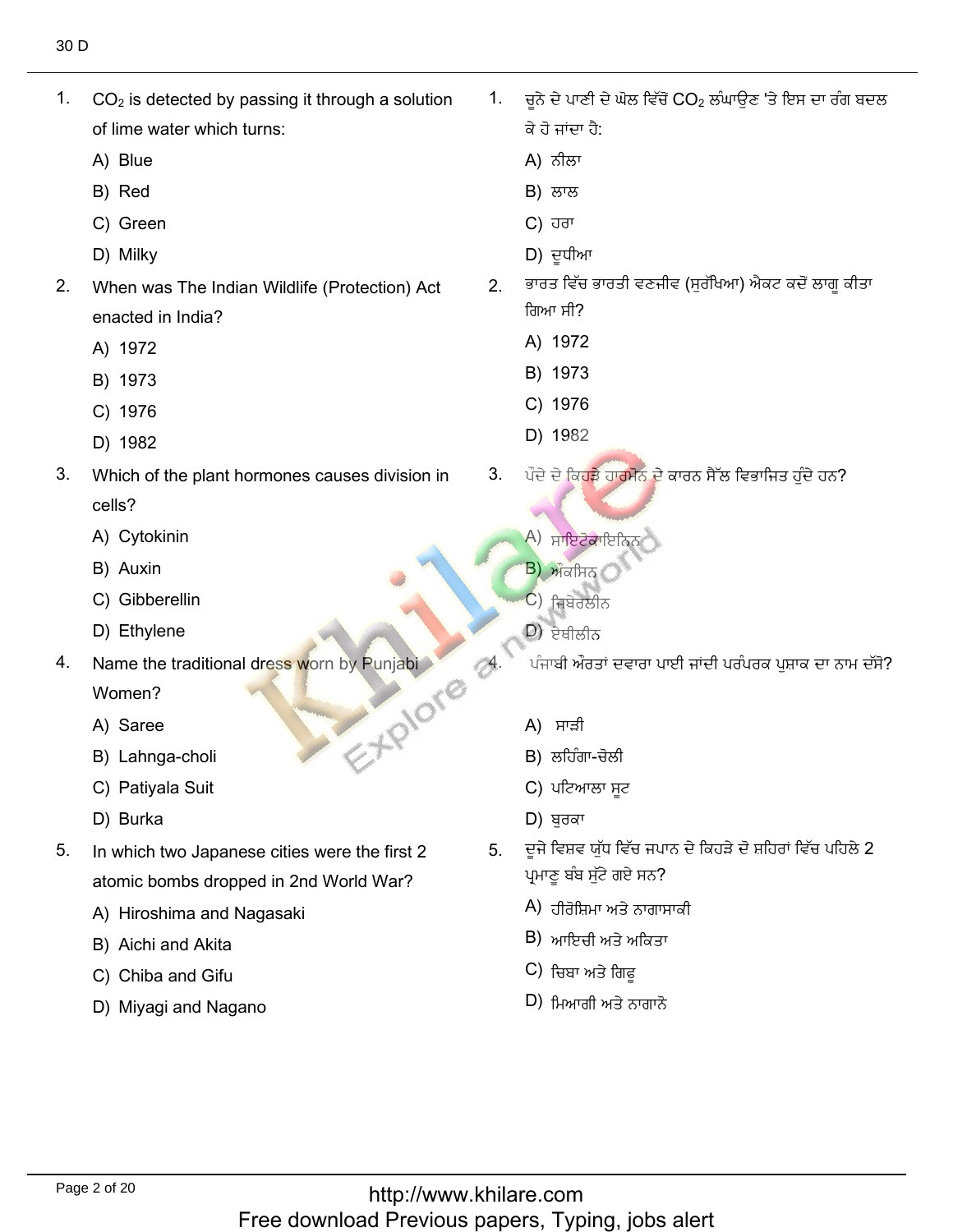In which year was Fascio di Combattimento 6. established?<br>A) 1925

6. In which year was Fascio di Combattimento

- A) 1925<br>B) 1919
- 
- B) 1919<br>C) 1917
- C) 1917<br>D) 1922 D) 1922
- A) Amritsar  $\hbox{D)}$  1922<br>
7. The Santokhsar Sarovar is situated at  $\hbox{A)}$  ਮੰਸੇਤ੍ਰਿਤ ਸਰੇਵਰ ਕਿੱਥੇ ਸਥਿਤ ਹੈ<br>
A) Amritsar A) ਅੰਮ੍ਰਿਤਸਰ<br>
B) Ludhiana B) ਲੁਧਿਆਣਾ<br>
C) Patiala C) ਪਟਿਆਲਾ<br>
D) Chandigarh D) ਚੰਡੀਗੜ੍ਹ
	- A) Amritsar
	- A) Amritsar<br>B) Ludhiana<br>C) Patiala
	- C) Patiala
	- D) Chandigarh
- 8. Before India - Pakistan partition which city was capital of Punjab?<br>A) Islamabad
	- A) Islamabad<br>B) Rawlpindi
	- B) Rawlpindi<br>C) Patiala
	- C) Patiala
- C) Patiala<br>D) Lahore
- 9. Mansa district was formed on 13th April 1992 from the erstwhile<br>A) Bathinda EXPIONE
	- A) Bathinda<br>B) Amritsar
	- B) Amritsar
	- B) Amritsar<br>C) Ludhiana
- C) Ludhiana<br>
10. Dio Chandigarh ann an t-San Ann an t-San Aonaichte<br>
10. Which of the formula glands is known for the formula glands is known for the formula glands is known for<br>
10. Which of the following glands is known
- 10. Which of the following glands is known for functioning as both endocrine and exocrine gland? gland?<br>A) Pitutory<br>B) Adrenal
	-
	- B) Adrenal
	- B) Adrenal<br>C) Pancreas<br>D) Thvroid
	-

ਫ਼ਾਸਿਓ ਡਿ ਕੰਬੈਟਿਮੈਂਟੋ ਦੀ ਸਥਾਪਨਾ ਕਿਸ ਸਾਲ ਵਿੱਚ ਹੋਈ ਸੀ?  $6<sub>1</sub>$ 

ُّهُّ مِّنْ يَسْتَخِذُ بِهِ مِنْ يَسْتَخِذُ بِهِ مِنْ يَسْتَخِذُ بِهِ مَنْ يَسْتَخِذُ بِهِ مَنْ يَسْتَخِذُ بِهِ

- <sup>1925</sup> B) <sup>1919</sup>
- B) 1919<br>C) 1917
- C) 1917<br>D) 1922
- 
- -
	-
	-
	-
- D) ਚੰਡੀਗੜ੍ਹ<br>8. ਭਾਰਤ ਪਾਕਿਸਤਾਨ ਦੇ ਬਟਵਾਰੇ ਤੋਂ ਪਹਿਲਾਂ, ਕਿਹੜਾ ਸ਼ਹਿਰ ਪੰਜਾਬ<br>ਦੀ ਰਾਜਧਾ<mark>ਨੀ</mark> ਸੀ? ਦੀ ਰਾ<mark>ਜਧਾਨੀ</mark> ਸੀ?
	- A) ਇਸਲਾਮਾਬਾਦ
	- $B$ ) ਰਾਵਲਪਿੰਡੀ
	- C) ਪਟਿਆਲ
	- $\overrightarrow{D}$ ) ਲਾਹੌਰ
	- 13 ਅਪ੍ਰੈਲ 1992 ਨੂੰ ਮਾਨਸਾ ਜ਼ਿਲ੍ਹੇ ਦੀ ਸਥਾਪਨਾ ਕਿਹੜੇ ਜ਼ਿਲੇ ਤੋਂ ਹੋਈ ਸੀ ਹੋਈ ਸੀ<br>A) ਬਠਿੰਡਾ
		-
		- A) ਬਠਿੰਡਾ<br>B) ਅੰਮਿਤਸਰ
		- C) ਲਧਿਆਣਾ B) ਅੰਮ੍ਰਿਤਸਰ<br>C) ਲੁਧਿਆਣਾ<br>D) ਚੰਡੀਗੜ
		-
- لـ) ਚਡੀਗੜ੍ਹ<br>10. ਨਿਮਨ ਵਿੱਚੋਂ ਕਿਹੜੀ ਗ੍ਰੰਥੀ ਨੂੰ ਐਂਡੋਕ੍ਰਾਈਨ ਅਤੇ ਐਕਸੋਕ੍ਰਾਈਨ ਗ੍ਰੰਥੀ ਦੇ ਰੂਪ ਵਿੱਚ ਕੰਮ ਕਰਨ ਲਈ ਜਾਣਿਆ ਜਾਂਦਾ ਹੈ?
	- A) ਪਿਊਸ਼ਿਕਾ<br>B) ਐਤੀਨਲ
	- B) ਐਡ੍ਰੀਨਲ<br>C) ਮਾਜ਼ਕ ਗੰਸੀ
	- C) ਪਾਚਕ ਗ੍ਰੰਥੀ<br>D) ਸ਼ਾਇਰਾਈਤ ਗੰਸੀ
	-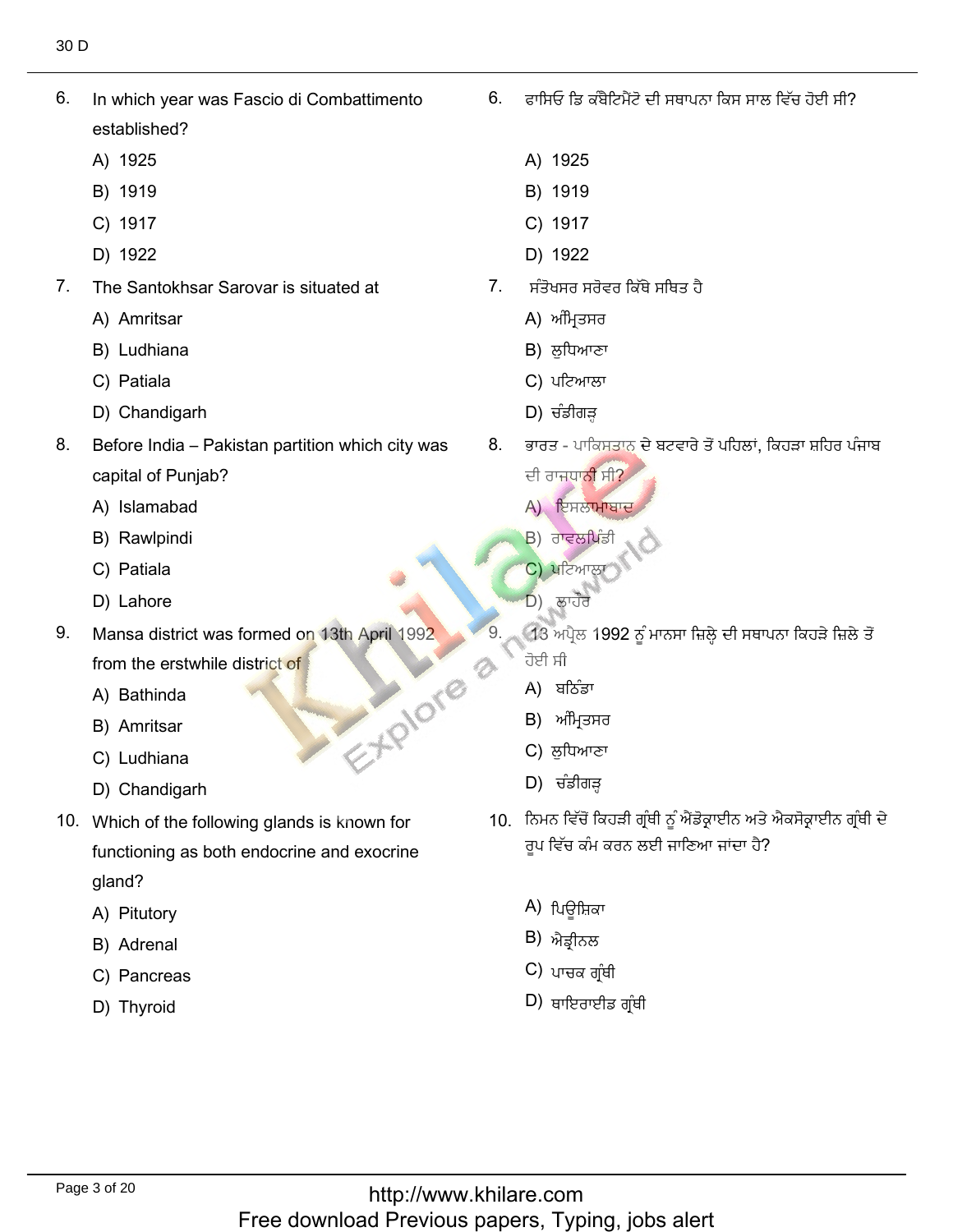Baba Sheikh<br>A) Faridkot

11. Baba Sheikh Farid Aagman is celebrated at

- A) Faridkot
- A) Faridkot<br>B) Baba Farid Nagar<br>C) Amritsar
- C) Amritsar
- D) Ludhiana ًٕٓؾاقْ 12. Which hormone helps the body to face the
- 12. Which hormone helps the body to face the emergency situatior<br>A) Adrenaline
	- A) Adrenaline
	- A) Adrenaline<br>B) Parathormone<br>C) Thvroxine
	- C) Thyroxine
- C) Thyroxine<br>D) Testosterone
- The most abund<br>A) Copper
	- A) Copper
	- A) Copper<br>B) Aluminium<br>C) Iron
	- C) Iron<br>D) Zinc
	-
- What is tl<br>A) Tiger
	- A) Tiger<br>B) Lion
	- B) Lion
	- B) Lion<br>C) Blackbuck<br>D) Elephant 15. Blackbuck<br>25. Blephant<br>25. When we unconditional surrender of the unconditions of the unconditions of the unconditions of the unconditions of the unconditions of the unconditions of the unconditions of the unconditions
	-
- 15. When was the unconditional surrender of Germany signed, ending the European conflict of
	- World War II?<br>A) Mav. 1945
	- A) May, 1945<br>B) Mav. 1951 B) May, 1951<br>C) Mav. 1950
	- C) May, 1950<br>D) Mav. 1947
	- D) May, 1947
- What is the<br>A) 24
	- A) 24<br>B) 22
	- B) 22<br>C) 27
	- C) 27<br>D) 30
	-

11. ਬਾਬਾ ਸੇਖ ਫਰੀਦ ਆਗਮਨ ਦਿਵਸ ਕਿਥੇ ਮਨਾਇਆ ਜਾਂਦਾ ਹੈ?

 $\mathcal{C}^{\mathcal{C}}_{\mathcal{A}}$ 

- 
- ੜਾਬਾ ਫਰੀ ਬਾਬਾ ਸ਼ੇਖ ਫਰੀਦ ਆਗਮ<br>A) ਫਰੀਦਕੋਟ<br>B) ਬਾਬਾ ਫਰੀਦ ਨਗਰ<br>C) ਅੰਮਿਤਸਰ
- C) ਅੰਮ੍ਰਿਤਸਰ
- 
- D) ਲੁਧਿਆਣਾ<br>12. ਕਿਹੜਾ ਹਾਰਮੋਨ ਹੰਗਾਮੀ ਸਥਿਤੀਆਂ ਦਾ ਸਾਹਮਣਾ ਕਰਨ ਵਿੱਚ ਸਰੀਰ ਦੀ ਮਦਦ ਕਰਦ<mark>ਾ</mark><br>A) ਐਤਿਨੈਲਿਨ ਬਾਬਾ ਫਗਦ<br>- ਅੰਮ੍ਰਿਤਸਰ<br>ਲੁਧਿਆਣਾ<br>ੜਾ ਹਾਰਮੋਨ ਹੱ<br>ਜਦਦ ਕਰਦਾ ਹਿਲ<br>ਪੈਰਾਥੋਰਮੋਨ<br>ਪੈਰਾਥੋਰਮੋਨ<br>ਪੈਰਾਥੋਰਮੋਨ<br>ਟੈਸਟੋਸਟੇਰੋਨ<br>ਨੈਸਟੋਸਟੇਰੋਨ<br>ਹੈ ਦੀ ਪਪੜੀ ਹੋ
	- A) ਐਡ੍ਰਿਨੈਲਿਨ<br>B) ਹੈਰਾਸੋਰਪੋਨ
	- B) ਪੈਰਾਥੋਰਮੋਨ<br>C) ਸਾਇਰੋਕਥਿਨ
	- C) ਥਾਇਰੋਕਸਿਨ<br>D) <del>ਟੈਬਟੋਬਟੇਰੋਨ</del>
	-
- يْرٍ عُبِيرٍ الْبَارِينِينِينِي عَلاجٍ الْكَلِّفْةِ<br>13. ਧਰਤੀ ਦੀ ਪਪੜ੍ਹੀ ਜਾਂ ਉੱਪਰੀ ਤਹਿ 'ਤੇ ਸਭ ਤੋਂ ਅਧਿਕ ਪਾਈ ਜਾਣ
	- ਵਾਲੀ ਧਾਤ:<br>A) ਤਾਂਬਾ
	-
	- A) ਤਾਂਬਾ<br>B) ਐਲੂਮੀਨੀਅਮ<br>C) ਲੋਹਾ
- C) ਲੋਹਾ  $\begin{pmatrix} 1 & 0 \\ 0 & 0 \end{pmatrix}$  (d) 14.43
	-
	- 'ਪੰਜਾਬ ਦਾ ਪ੍ਰਦੇਸ਼ੀ<br>A) ਚੀਤਾ
		-
		- A) ਚੀਤਾ<br>B) ਸ਼ੇਰ  $B$ ੇ ਸ਼ੇਰ
		- B) ਸ਼ੇਰ<br>C) ਕਾਲਾ ਹਿਰਨ<br>D) ਹਾਥੀ
		- $D$ ) ਹਾਥੀ
- .<br>ਮਾਜਰਮਨੀ ਨੇ ਬਿਨਾ ਸ਼ਰਤ ਸਮਰਪਣ 'ਤੇ ਹਸਤਾਖਰ ਕਦੋਂ ਕੀਤੇ ਸ " А) ਚੀਤਾ<br>"А) ਚੀਤਾ<br>"В) ਸ਼ੇਰ<br>"В) ਸ਼ੇਰ<br>"В) ਹਾਥੀ<br>15. ਜਰਮਨੀ ਨੇ ਬਿਨਾ ਸ਼ਰਤ ਸਮਰਪਣ 'ਤੇ<br>"ਨਾਲ ਦੂਜੇ ਵਿਸ਼ਵ ਯੁੱਧ ਦੇ ਯੂਰਪੀ ਸੰਘ<br>"A) ਮਈ, 1945<br>"В) ਮਈ, 1951<br>"С) ਮਈ, 1950<br>"D) ਮਈ, 1950<br>"D) ਮਈ, 1950
	- ਨਾਲ ਦੂਜੇ ਵਿਸ਼ਵ ਯ<br>A) ਮਈ. 1945
		- A) ਮਈ, 1945<br>B) ਮਈ. 1951
		-
		- B) ਮਈ, 1951<br>C) ਮਈ. 1950
		- C) ਮਈ, 1950<br>D) ਮਈ. 1947
	- i. ਪੰਜਾਬ ਵਿੱਚ ਕੁੱਲ ਕਿੰਟੇ<br>A) 24
		- A) 24<br>B) 22
		- B) 22<br>C) 27
		- $C)$  27
		- 27<br>30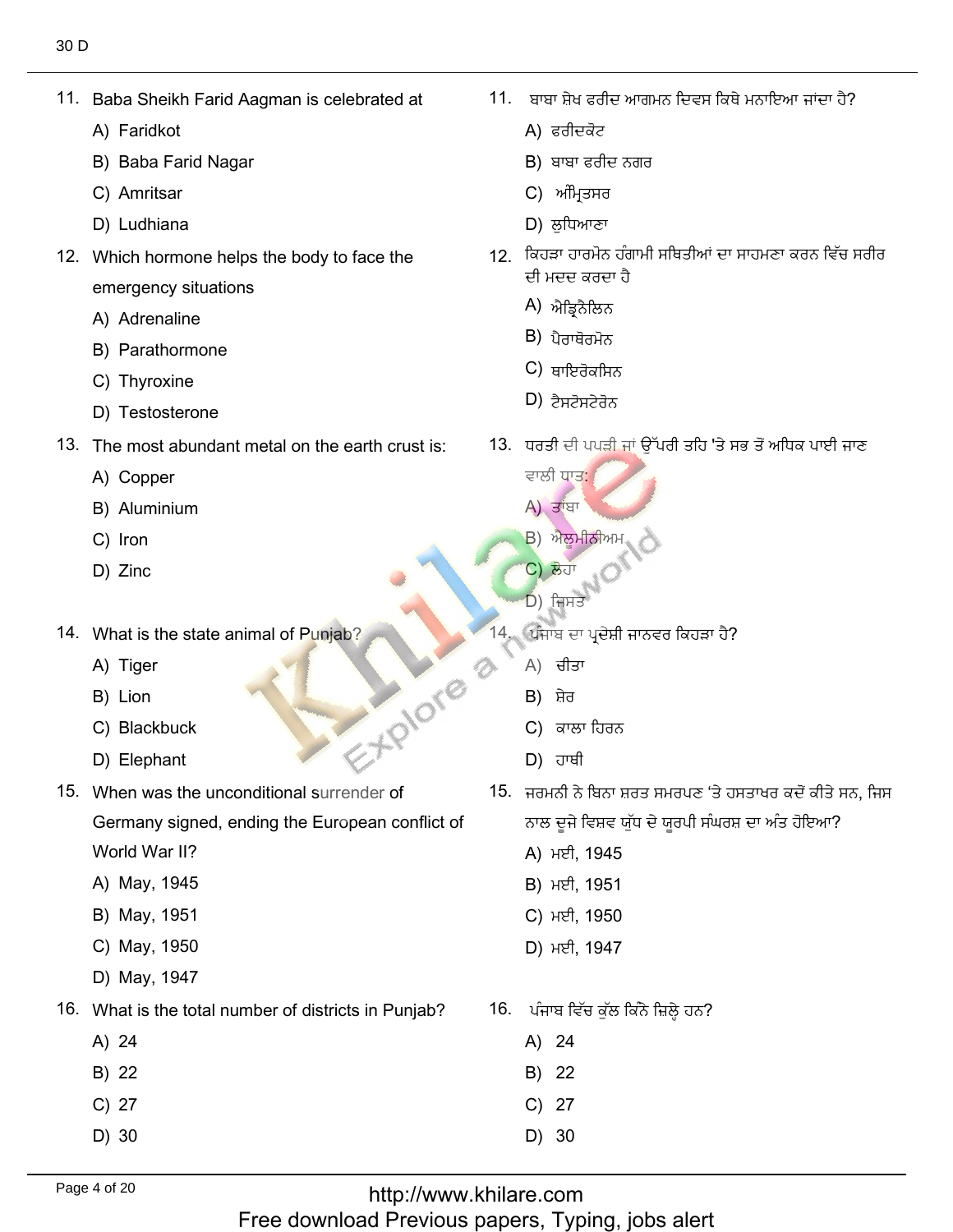17. When did The Jallianwala Bagh massacre took place in Amritsar, Puı<br>A) 11-Apr-1919

17. When did The Jallianwala Bagh massacre took

- A) 11-Apr-1919<br>B) 12-Apr-1919
- B) 12-Apr-1919
- B) 12-Apr-1919<br>C) 13-Apr-1919<br>D) 14-Apr-1919
- 
- When was Mahatma Gar<br>A) October 2, 1869
	- A) October 2, 1869<br>B) October 2. 1889
	- B) October 2, 1889<br>C) October 2. 1879
	- C) October 2, 1879<br>D) October 2. 1890
	- D) October 2, 1890
- When was the<br>A) 1905
	- A) 1905
	- A) 1905<br>B) 1902<br>C) 1903
	- C) 1903<br>D) 1900
	- D) 1900
- Who formed the Sikh<br>A) Guru Nanak
	- A) Guru Nanak
	- A) Guru Nanak<br>B) Guru Gobind Singh<br>C) Gulab Singh the of resistance the of resistance the of reciprocal the of reciprocal the of reciprocal the of reciprocal the is North 21. Under the of reciprocal the of reciprocal the is what 21. Under the is what 21. Under the is what
	- C) Gulab Singh<br>D) Raniit Singh
	-
- 21. What is the reciprocal of the resistance of the conductor is called?<br>A) Conductance
	- A) Conductance
	- A) Conductance<br>B) Internal resistance<br>C) Capacitance
	- C) Capacitance<br>D) Inductance
	- D) Inductance
- 22. What is the local name of slash and burn agriculture in I<br>A) Milpa
	- A) Milpa
	- A) Milpa<br>B) Bringa<br>C) Bewar
	- C) Bewar<br>D) Khil
	-

17. ਅੰਮ੍ਰਿਤਸ ਹੋਇਆ? ਹੋਇਆ?<br>A) 11-ਅਪ੍ਰੈਲ-1919<br>B) 12-ਅਪ੍ਰੈਲ-1919

فِي أَفْضِ إِنَّ أَنْ يَسْتَخْرُ إِنَّ أَنْ يَسْتَخْرُجُ الْمَسْتَخْرِجِينَ بِيَانٍ مِنْ الْمُسْتَخْرِجِينَ ال

- 
- 
- B) 12-ਅਪ੍ਰੈਲ-1919<br>C) 13-ਅਪ੍ਰੈਲ-1919
- -لئᴆً٘- 18. When was Mahatma Gandhi born? D) 14-ਅਪ੍ਰੈਲ-1919
	- <sup>}</sup>. ਮਹਾਤਮਾ ਗਾਂਧੀ ਦਾ ਜਨਮ
		- ਮਹਾਤਮਾ ਗਾਂਧੀ ਦਾ ਜਨਮ ਹ<br>A) 2 ਅਕਤੂਬਰ, 1869<br>B) 2 ਅਕਤਬਰ. 1889
		- B) 2 ਅਕਤੂਬਰ, 1889<br>C) 2 ਅਕਤੂਬਰ. 1879
		-
		- C) 2 ਅਕਤੂਬਰ, 1879<br>D) 2 ਅਕਤੂਬਰ, 1890 D) 2 ਅਕਤੂਬਰ, 1890
	- ). ਬੰਗਾਲ ਦੀ ਵੰਡ ਕੁਦੇ<br>A) 1905
		- A) 1905 A) 1905<br>B) 1902
		-
		- B) 1902<br>C) 1903<br>D) 1900
		- D) 1900
	- $20.7$ ਸਿੱਖ ਸਮਰਾਜ ਕਿਸ ਨੇ ਬਣਾਇਆ?
		- A) ਗੁਰੂ ਨਾਨਕ
		-
		-
		- D) ਰਣਜੀਤ ਸਿੰਘ
	- 21. ਚਾਲਕ ਦੇ ਪ੍ਰਤਿਰੋਧ ਦੇ ਪਰਸਪਰ ਸੰਬੰਧ ਨੂੰ ਕੀ ਕਿਹਾ ਜਾਂਦਾ ਹੈ?
		- A) ਚਾਲਕਤਾ
		- A) ਚਾਲਕਤਾ<br>B) ਆਂਤਰਿਕ ਪ੍ਰਤਿ<br>C) ਧਾਰਿਤਾ
		- $C$ ) ਧਾਰਿਤਾ
		- D) ਇੰਡਕਟੈਂਸ
	- ٹاً (D) ਇੰਡਕਟੈਂਸ<br>22. ਜੰਗਲਾਂ ਦੀ ਕਟਾਈ ਕਰਕੇ ਅਤੇ ਜਲਾ ਕੇ ਉਸ ਸਥਾਨ 'ਤੇ ਖੇਤੀਬਾੜੀ<br>ਕਰਨ ਨੰ ਹਿਮਾਲਿਅਨ ਖੇਤਰ ਵਿੱਚ ਕਿਸ ਸਥਾਨਕੀ ਨਾਮ ਨਾਲ ਜਾਣਿਆ ਕਰਨ ਨੂੰ ਹਿਮਾਲਿਅਨ ਖੇਤਰ ਵਿੱਚ ਕਿਸ ਸਥਾਨਕੀ ਨਾਮ ਨਾਲ ਜਾਣਿਆ  $\vec{H}$  एसी ਜਾਂਦਾ ਹੈ?<br>A) ਮਿਲਪਾ<br>B) ਬਿੰਗਾ
		-
		- B) ਬ੍ਰਿੰਗਾ<br>C) ਬੇਵਾਰ
		- C) ਬੇਵਾਰ<br>D) ਖਿਲ
		-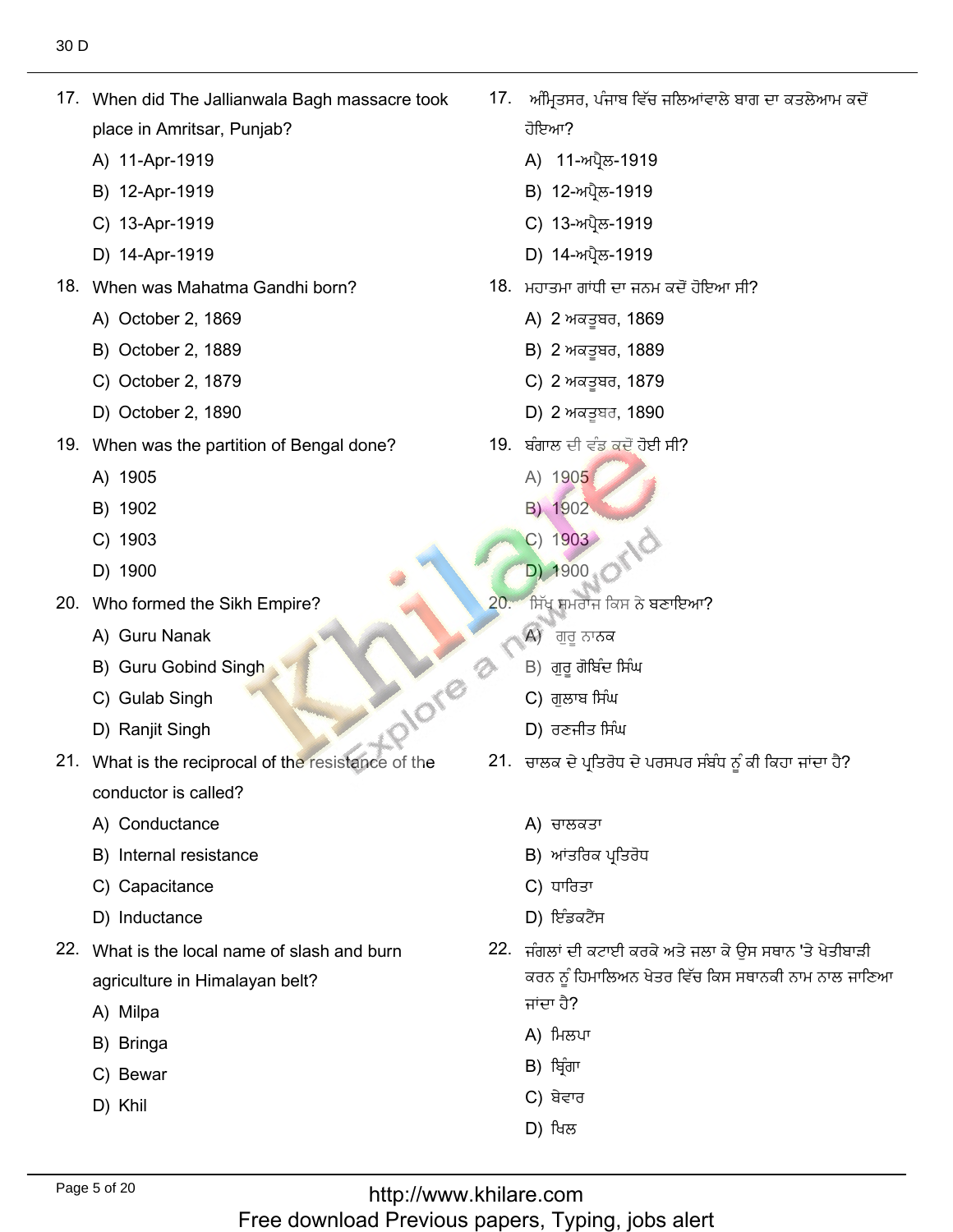23. A 110V battery supplies power to a Bulb with a resistance of 2200 ohms. How much current is flowing through th<br>A) 50 Amps

23. A 110V battery supplies power to a Bulb with a

- A) 50 Amps<br>B) 5 Amps
- B) 5 Amps
- B) 5 Amps<br>C) 0.5 Amps
- C) 0.5 Amps<br>D) 0.05 Amps
- 24. Who is the Punjabi Poetess to get Jnanpith Award? Award?<br>A) Ms. Amrita Pritam
	-
	- A) Ms. Amrita Pritam<br>B) Dr. Dalip Kaur Tiwana<br>C) Ms. Sharmila Pandav
	- C) Ms. Sharmila Panday<br>D) Ms. Amrita Shergil
	- D) Ms. Amrita Shergil
- What is the longitudinal meridian of<br>A) 73°55' East to 76°50' East
	- A) 73°55' East to 76°50' East<br>B) 30º66' East to 33º50' East
	- B) 30º66' East to 33º50' East<br>C) 28º55' East to 31º50' East
	- C) 28º55' East to 31º50' East<br>D) 40º66' East to 43º50' East
	- D) 40<sup>0</sup>66' East to 43<sup>0</sup>50' East
- What are the color code for<br>A) Black, Brown, Red
	- A) Black, Brown, Red, Sales<br>B) Brown, Red, Brown
	- B) Brown, Red, Brown<br>C) Black, Red, Orange
	- C) Black, Red, Orange<br>D) Black. Red. Brown
	- D) Black, Red, Brown
- 27. Which of the following kingdom that includes single celled euk<br>A) Monera
	- A) Monera
	- A) Monera<br>B) Plantae<br>C) Fungi
	- C) Fungi
	- D) Protista

23. 110V ਦੀ ਬੈਟਰੀ ਇੱਕ ਬਲਬ ਨੂੰ 2200 ohms ਜਾਂ ਓਮ ਦੇ .<br>ਅਵਰੋਧ ਨਾਲ ਪਾਵਰ ਸਪਣ

ٗفوخإْط ohmsٖ٫كنًنذ٬بٔيغ٘نٔف V110 23.

- ਕਰੰਟ ਪ੍ਰਵਾਹਿਤ ਹੁੰਦਾ ਹੈ?<br>A) 50 Amps ਜਾਂ ਐਂਪਸ A) 50 Amps ਜਾਂ ਐਂਪ<br>B) 5 Amps ਜਾਂ ਐਂਪਸ
- 
- B) 5 Amps ਜਾਂ ਐਂਪਸ<br>C) 0.5 Amps ਜਾਂ ਐਂਪਸ
- C) 0.5 Amps ਜਾਂ ਐਂਪਸ<br>D) 0.05 Amps ਜਾਂ ਐਂਪਸ D) 0.05 Amps ਜਾਂ ਐਂਪਸ
- 24. ਗਯਾਨ ਪੀਥ ਇਨਾਮ ਪ੍ਰਾਪਤ ਕਰਨ ਵਾਲੀ ਪੰਜਾਬੀ ਕਵਿਤਰੀ ਕੌਣ ਹੈ?
	- A) ਕਮਾਰੀ ਅਮ੍ਰਿਤਾ ਪ੍ਰੀਤਮ
	- ਭਾ. ਦਲੀਪ ਕੌਰ ਟਿਵਾਣ A) ਕੁਮਾਰੀ ਅਮ੍ਰਿਤਾ ਪ੍ਰੀਤਮ<br>B) ਡਾ. ਦਲੀਪ ਕੌਰ ਟਿਵਾਣਾ<br>C) ਕਮਾਰੀ ਸ਼ਰਮਿਲਾ ਪਾਂਡੇ
	- $C$ ) ਕਮਾਰੀ ਸ਼ਰਮਿਲਾ ਪਾਂਡੇ
- C) ਕੁਮਾਰੀ ਸ਼ਰਮਿਲਾ ਪਾਂਡੇ<br>D) ਕੁਮਾਰ<mark>ੀ ਅਮ੍ਰਿਤਾ ਸ਼ੇ</mark>ਰਗਿਲ
	- ਪੰਜਾਬ ਦਾ ਰੇਖਾਂਸ਼ੀ ਮੁਧਿਆਹਨ ਕੀ ਹੈ?<br>A) 73°55' ਪਰਬ ਤੋਂ 76°50' ਪਰਬ
		- A) 73°55' ਪੂਰਬ ਤੋਂ 76°50' ਪੂਰਬ<br>B) 30º66' ਪਰਬ ਤੋਂ 33º50' ਪਰਬ
		- B) 30<sup>0</sup>66' ਪੂਰਬ ਤੋਂ 33<sup>0</sup>50' ਪੂਰਬ
		- B) 30º66' ਪੂਰਬ ਤੋਂ 33º50' ਪੂਰਬ<br>C) 28º55' ਪੂਰਬ ਤੋਂ 31º50' ਪੂਰਬ<br>D) 40º66' ਪਰਬ ਤੋਂ 43º50' ਪਰਬ
		- D)  $40^{\circ}66'$  ਪੂਰਬ ਤੋਂ  $43^{\circ}50'$  ਪੂਰਬ
- $(26. \ 120 \Omega \frac{1}{2})$  40º66' ਪੂਰਬ ਤੋਂ 4:<br> $(26. \ 120 \Omega \frac{1}{2})$ ਬਾਲਾ, ਭਰਾ, ਲਾਲ
	- A) ਕਾਲਾ, ਭੂਰਾ, ਲਾ≀<br>B) ਭਰਾ. ਲਾਲ. ਭਰਾ
	- B) ਭੂਰਾ, ਲਾਲ, ਭੂਰਾ<br>C) ਕਾਲਾ. ਲਾਲ. ਨਾਰੰਗੀ
	- C) ਕਾਲਾ, ਲਾਲ, ਨਾਰੰ<br>D) ਕਾਲਾ. ਲਾਲ. ਭਰਾ
	-
- D) ਕਾਲਾ, ਲਾਲ, ਭੂਰਾ<br>27. ਇਹਨਾਂ ਵਿੱਚੋਂ ਕਿਹੜੀ ਪ੍ਰਜਾਤੀ ਵਿੱਚ ਇੱਕ ਕੋਸ਼ੀ ਯੁਕੇਰਿਓਟਿਕ ਜੀਵ ਪਾਏ ਜਾਂਦੇ ਹਨ?<br>A) ਪੋ<del>ਨੇ</del>ਗ
	- A) ਮੋਨੇਰਾ<br>B) ਮੁਲਾਂਟੀ
	- B) ਪਲਾਂਟੀ<br>C) <sub>ਟੰ</sub>ਜ਼ਾਈ
	- C) ਫੰਜਾਈ<br>D) ਮੋਟਿਬਟਾ
	-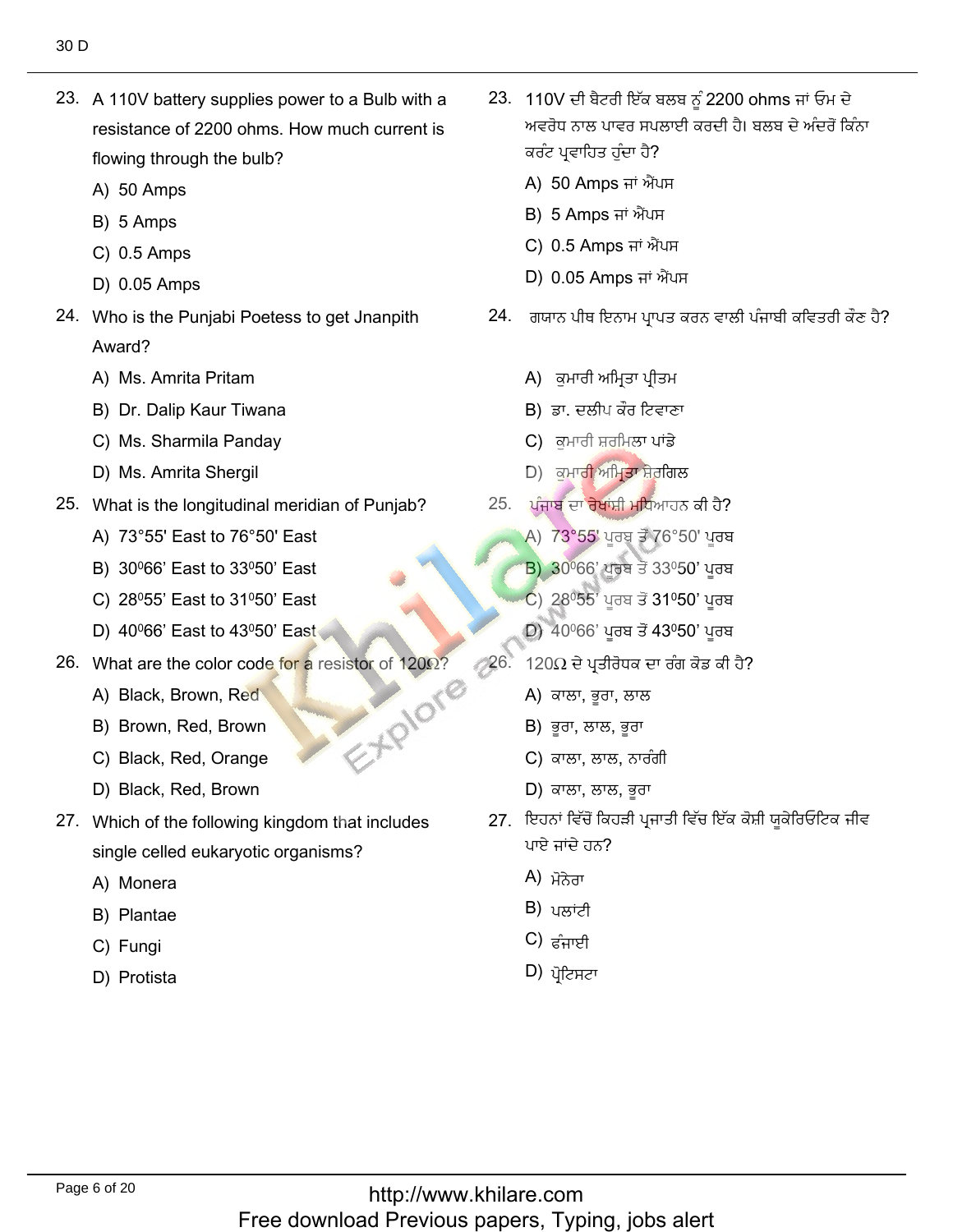28. Holla Mohalla is celebrated mostly in the month

28. Holla Mohalla is celebrated mostly in the month

- of
- of<br>A) March<br>B) June
- B) June
- B) June<br>C) September<br>D) Januarv
- D) January
- 29. Which of the following NH joins Kolkata to Varanasi?<br>A) NH 2
	- $A)$  NH 2
	- A) NH 2<br>B) NH 12<br>C) NH 7
	- C) NH 7<br>D) NH 4
	- $D)$  NH 4
- 30. What is the script of Punjabi language devised by Sikh Guru An<sub>(</sub><br>A) Sanskrit
	- A) Sanskrit
	- A) Sanskrit<br>B) Devnagari<br>C) Gurumukhi
- C) Gurumukh<br>D) Urdu فيتٖ 31. What is the holy- book of Sikh religion?
	-
- What is the ho<br>A) Bible
	- A) Bible
	- A) Bible<br>B) Ramayana<br>C) Kuran
	- C) Kuran
- D) Guru Granth Saheb زٕيٖزᴆ٫ـُِْٓن 32. With how many states of India does Punjab
- 32. With how many states of India does Punjab 32. With how many states of India does Punjab<br>
share its border?<br>
A) 3<br>
B) 4<br>
C) 5<br>
D) 6<br>
B) 6<br>
C) 5
	- A) 3
	- B) 4
	- C) 5
	- D) 6
- 33. Which one of the following can be used to test the pH of a neutral solutio<br>A) Red litmus paper
	- A) Red litmus paper<br>B) Blue litmus paper
	- B) Blue litmus paper<br>C) Phenolphthalein
	-
	- C) Phenolphthalein<br>D) Universal indicator

 $28.$  ਹੌਲਾ-ਮਹੱਲਾ ਆਮ ਤੌਰ ਤੇ ਕਿਹੜੇ ਮਹੀਨੇ ਵਿੱਚ ਮਨਾਇਆ ਜਾਂਦਾ ਹੈ?

?ِ٘

- A) ਮਾਰਚ
- B) ਜੂਨ
- A) ਮਾਰਚ<br>B) ਜੂਨ<br>C) ਸਤੰਬਰ<br>D) ਜਨਵਰੀ
- 
- ٌ D) ਜਨਵਰੀ<br>29. ਨਿਮਨਲਿਖਤ ਵਿੱਚੋਂ ਕਿਹੜਾ ਐਨਐਚ (ਰਾਸ਼ਟਰੀ ਰਾਜ) ਨੂੰ ਵਾਰਾਨਸੀ ਨਾਲ<br>A) ਐਨਐਜ 2
	- A) ਐਨਐਚ 2<br>B) ਐਨਐਚ 12
	- B) ਐਨਐਚ 12<br>C) ਐਨਐਜ 7
	- C) ਐਨਐਚ 7<br>D) ਐਨਐਚ 4
	-
- نُّ فَالَّذِينَ فَالَّذِينَ فَالْبَحِيْنَ بِيَا الْمَجْمَعَةِ<br>30. ਪੰਜਾਬੀ ਭਾਸ਼ਾ ਦੀ ਲਿਪੀ ਕਿਹੜੀ ਹੈ, ਜਿਹਰੀ ਗੁਰੂ ਅੰਗਦ ਸਾਹਿਬ ਜੀ<br>ਨੇ ਓਸਾਰੀ ਹੈ? ਨੇ ਓਸਾਰੀ ਹੈ?<br>A) ਸੰਸਕਿਤ
	- A) ਸੰਸਕ੍ਰਿਤ
	- $B$ ) ਦੇਵਨਾਗਰੀ
	- $C$ ) ਗੁਰਮੁਖੀ
	- $D)$  ਉਰਦੁ

- ੀਸੱਖ ਧਰਮ ਦੀ ਪ<br>A) ਬਾਇਬਲ
	- A) ਬਾਇਬਲ
	- A) ਬਾਇਬਲ<br>B) ਰਾਮਾਯਣ B) ਰਾਮਾਯ<br>C) ਕੁਰਾਨ
	-
	- $\overline{D}$ ) ਗੁਰੁ ਗ੍ਰੰਥ ਸਾਹਿਬ
- . ਪੰਜਾ
	-
	-
	-
	-
- $D)$  6
	- <sup>}</sup>. ਉਦਾਸੀਨ ਘੋਲ ਦਾ pH/ਪੀਐਚ ਮਾਨ ਪਰ ਕਿਸ ਦਾ ਉਪਯੋਗ ਕੀਤਾ ਜਾ ਸਕਦਾ ਹੈ?
		- ਕਿਸ ਦਾ ਉਪਯੋਗ ਕੀਤਾ ਜ<br>A) ਲਾਲ ਲਿਟਮਸ ਪੇਪਰ
		- A) ਲਾਲ ਲਿਟਮਸ<br>B) ਨੀਲਾ ਲਿਟਮਸ<br>C) ਫੀਨੌਲਫਥੇਲਿਨ
		-
		- C) ਫੀਨੌਲਫਥੇਲਿਨ<br>D) ਯਨੀਵਰਸਲ ਇੰਡੀਕੇਟਰ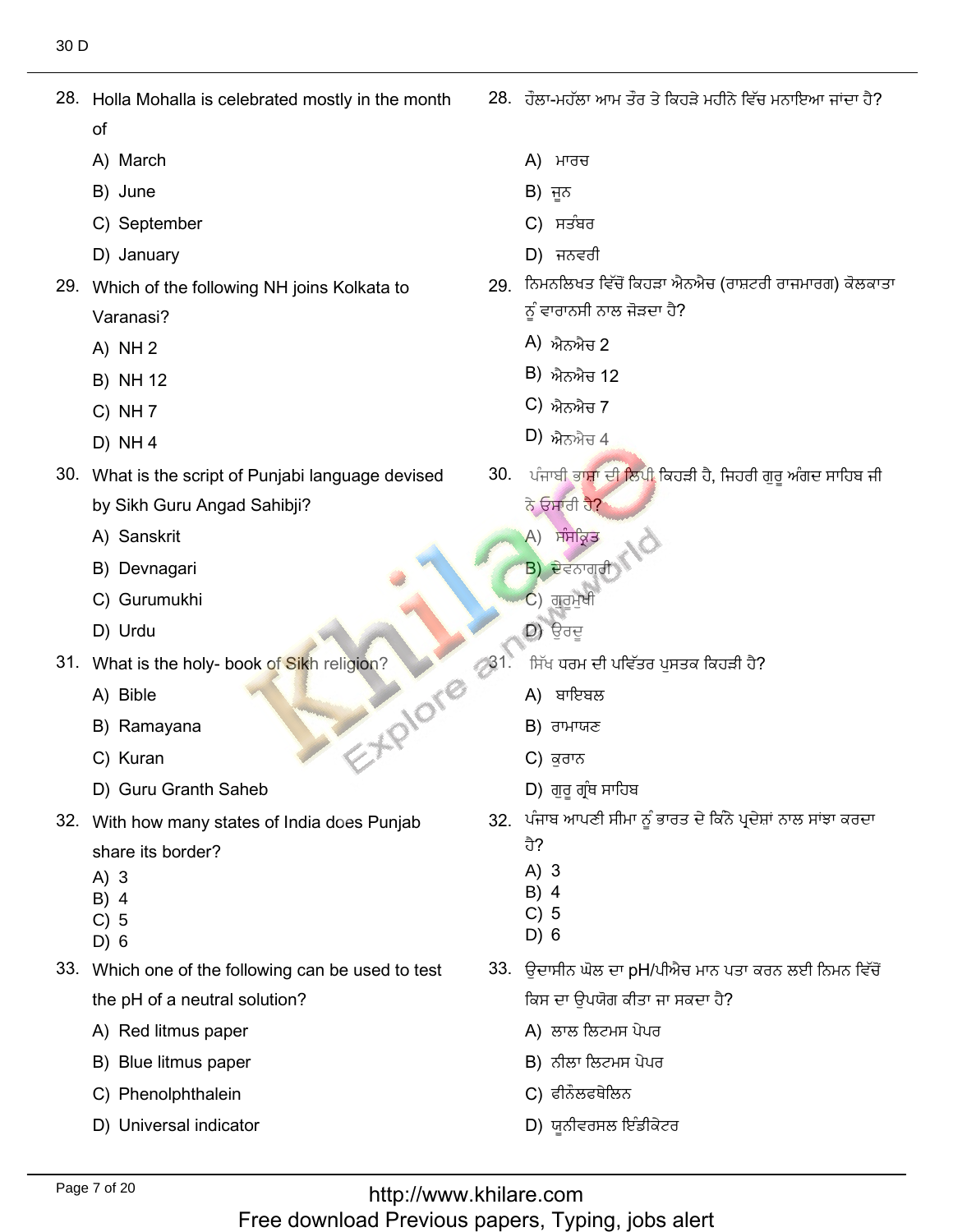34. Which of the following country was associated to Central Power<br>A) Japan

 $\mathcal{A}(\mathcal{A})$  . Which of the following country was associated to the following country was associated to the following country was associated to the following country was associated to the following country was associate

- A) Japan
- A) Japan<br>B) Ottomon Empire<br>C) United Kingdom
- C) United King<br>D) China
- D) China
- 35. Jharia in Jharkhand is famous for which of the following mir<br>A) Iron
	- A) Iron
	- A) Iron<br>B) Coal<br>C) Tin
	- C) Tin
- C) Tin<br>D) Lead
- 36. On which of the following dates was the Treaty of Versailles signed?<br>A) 28-Jun-1919
	- A) 28-Jun-1919<br>B) 20-Jun-1919
	- B) 20-Jun-1919<br>C) 28-Jul-1919
	- C) 28-Jul-1919<br>D) 20-Jul-1919
	- D) 20-Jul-1919
- 37. Two parallel wires carrying current of same magnitude and in same direction attract each other .why?
	- other .why?<br>A) Because of electric force between them
	- A) Because of electric force between them<br>B) Because of magnetic force between them<br>C) Because of potential difference between
	- C) Because of potential difference between
- them<br>D) Because of torque acting on each other
- 38. In which of the following maidan the quit India movement resolutior<br>A) Shivaii park
	- A) Shivaji park
	- A) Shivaji park<br>B) Buddha Maidan
	- B) Buddha Maidan<br>C) Gowalia Tank Maidan<br>D) Talkatora Stadium
	-

34. ਨਿਮਨਲਿਖਤ ਵਿੱਚੋਂ ਕਿਹੜਾ ਦੇਸ਼ ਪਹਿਲੇ ਵਿਸ਼ਵ ਯੱਧ ਵਿੱਚ ਕੇਂਦਰੀ ਤਾਕਤ ਨਾਲ ਜੁੜਿ<br>A) ਜਪਾਨ

ُيفِيَّةُ مِنْ الْمُسْتَخِيَّةُ مِنْ الْمُسْتَخِيَّةُ مِنْ الْمُسْتَخِيَّةُ مِنْ الْمُسْتَخِيَّةِ مِنْ الْمُسْت

- $A$ ) ਜਪਾਨ
- A) ਜਪਾਨ<br>B) ਤੁਰਕ ਸਾਮਰਾਜ
- B) ਤੁਰਕ ਸਾਮਰਾਜ<br>C) ਯੂਨਾਇਟੇਡ ਕਿ<br>D) ਚੀਨ
- $\Box$ ) ਚੀਨ
	- 35. ਝਾਰਖੰਡ ਦਾ ਝਰੀਆ ਖੇਤਰ ਨਿਮਨਲਿਖਤ ਵਿੱਚੋਂ ਕਿਹੜੇ ਖਣਿਜ ਲਈ ਪਸਿੱਧ ਹੈ? ਪ੍ਰਸਿਧ ਹੈ?<br>A) ਲੋਹਾ<br>B) ਕੋਲਾ
		-
		- B) ਕੋਲਾ<br>C) <del>ਟੀਨ</del>
		- C)  $z\rightarrow$
- $D)$  ਸੀਸਾ  $\Box$ ) ਸੀਸਾ
	- 36. ਨਿਮਨਲਿਖਤ ਵਿੱ ਕੀਤੇ ਗਏ ਸਨ?
		- ਕੀਤੇ ਗਏ ਸ<mark>ਨ?</mark><br>A) 28-ਜੂਨ-1919<br>B) 20-ਜਨ-1919
		-
		- <mark>B) 2</mark>0-ਜੂਨ-1919<br>C) 28-ਜਲਾਈ-1919 C) 28-ਜੁਲਾਈ-1919<br>D) 20-ਜੁਲਾਈ-1919
		- $D)$  20-ਜਲਾਈ-1919
- 237. .<br>ਸਮਾਨ ਆਕਾਰ ਦੇ ਕਰੰਟ ਅਤੇ ਸਮਾਨ ਦਿਸ਼ਾ ਵਾਲੀਆਂ ਦੋ ਸਮਾਨੰਤਰ

كم كي توسيح من المناطق بن المناطق:

- (A كيْذٗفؾِٔٙؿذَٔذنٕ٫صيْذصٍٗٓفإْكِت
- д) ਉਹਨਾਂ ਦ ।ਵਚਕਾਰ ।ਬਜਲੲ। ਸ਼ਕਤ। ਹਣ ਦ ਕਾਂ<br>В) ਉਹਨਾਂ ਦੇ ਵਿਚਕਾਰ ਚੁੰਬਕੀ ਸ਼ਕਤੀ ਹੋਣ ਦੇ ਕਾਰਨ
- Β) ਉਹਨਾਂ ਦੇ ਵਿਚ<br>Β) ਉਹਨਾਂ ਦੇ ਵਿਚ كان التي يتغير التي تشكيل بندي.<br>قام التي يتخبر التي تشكيل بندي.<br>قام التي يتخبر التي يتخبر التي يتخبر التي يتخبر التي يتخبر التي يتخبر التي يتخبر
- D) ਇੱਕ ਦੂਜੇ 'ਤੇ ਬਲ ਕਿਰਿਆਸ਼ੀਲਤਾ ਹੋਣ ਦੇ ਕਾਰਨ
- 38 ਨਿਮਨਲਿਖਤ ਵਿੱਚੋਂ ਕਿਹੜੇ ਮੈਦਾਨ ਵਿੱਚ ਭਾਰਤ ਛੱਡੋ ਅੰਦੋਲਨ ਦਾ ਮਤਾ ਪਾਸ ਹੋਇਆ ਸੀ?
	- ਪਾਸ ਹੋਇਆ ਸੀ?<br>A)ੀਸ਼ਵਾਜੀ ਪਾਰ A) ਸ਼ਿਵਾਜੀ ਪਾਰਕ<br>B) ਬੱਧ ਮੈਦਾਨ
	-
	- B) ਬੁੱਧ ਮੈਦਾਨ<br>C) ਗੋਵਾਲੀਆ ਟੈਂਕ ਮੈਦਾਨ<br>D) ਤਾਲਕਟੋਰਾ ਸਟੇਡੀਅਮ
	-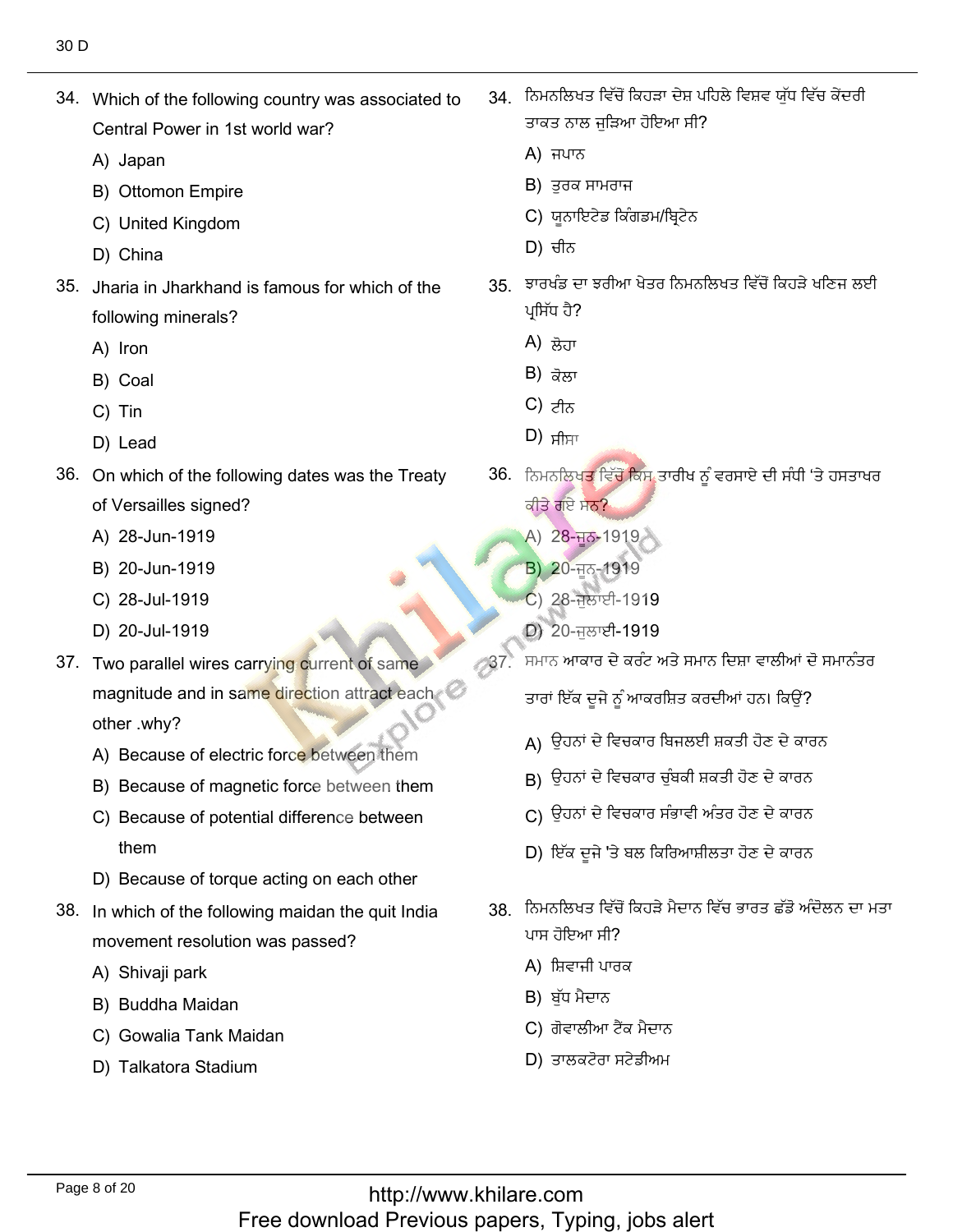39. Baking powder is:

39. Baking powder is:

- Baking powder is:<br>A) Sodium hydrogen carbonate<br>B) Sodium carbonate
- B) Sodium carbon<br>C) Sodium citrate
- C) Sodium citrate
- C) Sodium citrate<br>D) Sodium hydrogen carbonate+ Citric acid
- 40. Froth-floatation process is used for the concentration of:<br>A) Oxide ore
	- A) Oxide ore
	- A) Oxide ore<br>B) Sulphide ore<br>C) Carbonate ore
	- C) Carbonate ore<br>D) Nitrate ore
	- D) Nitrate ore
- 41. What are organelles?
	- What are organelles?<br>A) Structures found in viruses<br>B) Structures found in organs
	- B) Structures found in organs B) Structures found in organs<br>C) Structures found in bacteria
	-
- C) Structures found in bacteria<br>
D) Structures found in Eukaryotic cells
- 42. On the basis of area, on which rank Punjab falls in India ?<br>A) 14<sup>th</sup>
	- A)  $14<sup>th</sup>$
	- A) 14<sup>th</sup><br>B) 17<sup>th</sup>  $^{13.4}$  43. Area of Punjab that is between  $^{13.4}$  and Beas of Beas of Beas of Beas of Beas of Beas of Beas of Beas of Beas of Beas of Beas of Beas of Beas of Beas of Beas of Beas of Beas of Beas of Beas of Beas of Beas
	- B) 17<sup>th</sup><br>C) 19<sup>th</sup> 19<sup>th</sup><br>10<sup>th</sup>
	-
- 43. Area of Punjab that is between rivers of Beas and Chenab ar<br>A) Maiha
	- A) Majha<br>B) Malwa
	- B) Malwa<br>C) Doaba
- C) Doaba ٓز٬قْ 44. Punjab is bounded by the Indian states of
	- D) Giddha
- 44. Punjab is bounded by the Indian states of Jammu Kash<br>A) East
	- A) East
	- A) East<br>B) South<br>C) West
	- C) West<br>D) North
	-

39. ਬੇਕਿੰਗ ਪਾਉਡਰ ਜਾਂ ਸੋਢਾ: ِ٘غٗكٙنيْذكطٙ ᴆؼةِْوئٔؼُٙ

ْيُّةِ إِنَّ مِنْ عَلَيْهِ مِنْ الْمُسْتَخِيرِ مِنْ الْمُسْتَخِيرِ مِنْ الْمُسْتَخِيرَةِ مِنْ الْمُسْتَخِيرَةِ

- ਬੇਕਿੰਗ ਪਾਊਡਰ ਜਾਂ ਸੋਢਾ:<br>A) ਸੋਡੀਅਮ ਹਾਈਡ੍ਰੋਜਨ ਫ<br>B) ਸੋਡੀਅਮ ਕਾਰਬੋਨੇਟ ਹੈ ًوئذيٓغُٓ +غٗكٙنيْذكطٙ ᴆؼةِْوئٔؼُٙ
- B) ਸੋਡੀਅਮ ਕਾਰਬੋਨੇਟ ਹੈ B) ਸੋਡੀਅਮ ਕਾਰਾਂ<br>C) ਸੋਡੀਅਮ ਸਾਇ
- C) ਸੋਡੀਅਮ ਸਾਇ<br>D) ਸੋਡੀਅਮ ਹਾਈ
- D) ਸੋਡੀਅਮ ਹਾਈਡੋਜਨ ਕਾਰਬੋਨੇਟ+ ਸਿਟਰਿਕ ਅਮਲ
- ). ਝੱਗ-ਤੈਰਨ ਜਾਂਦਾ ਹੈ:
	- ਜਾਂਦਾ ਹੈ:<br>A) ਆਕਸਾਈਡ ਕੱਚੀ ਧਾਤ
	- A) ਆਕਸਾਈਡ ਕੱਚੀ ਧਾ<br>B) ਸਲਫਾਈਡ ਕੱਚੀ ਧਾः
	- B) ਸਲਫਾਈਡ ਕੱਚੀ ਧਾ<br>C) ਕਾਰਬੋਨੇਟ ਕੱਚੀ ਧਾः
- C) ਕਾਰਬੋਨੇਟ ਕੱਚੀ ਧਾਤ<br>D) ਨਾਇਟ੍ਰੇਟ ਕੱਚੀ ਧਾਤ
	- - . ਕੋਸ਼ਿਕਾ ਅੰਗ ਕੀ ਹੁੰਦੇ ਹਨ?<br>Åੇ ਵਿਸ਼ਾਣੂਆਂ ਵਿੱਚ ਪਾਈ ਜਾਣ ਵਾਲੀ ਸੰਰਚਨਾ Å) ਵਿਸ਼ਾਣੂਆਂ ਵਿੱਚ ਪਾਈ ਜਾਣ ਵਾਲੀ ਸੰਰਚਨਾ<br>B) ਇੰਦਰੀਆਂ ਵਿੱਚ ਪਾਈ ਹਾਣ ਵਾਲੀ ਸੰਰਚਨਾ
			- B)੍ਰਇੰਦਰੀ<mark>ਆਂ ਵਿੱਚ</mark> ਪਾਈ ਜਾਣ ਵਾਲੀ ਸੰਰਚਨਾ<br>C) ਬੈਕਟੇਰੀਆ ਵਿੱਚ ਪਾਈ ਜਾਣ ਵਾਲੀ ਸੰਰਚਨਾ
			- C) ਬੈਕਟੇਰੀਆ ਵਿੱਚ ਪਾਈ ਜਾਣ ਵਾ<mark>ਲੀ ਸੰਰਚਨਾ</mark><br>D) ਸ਼ੂਕੈਰਿਓਟਿਕ ਬੈੱਲਾਂ ਵਿੱਚ ਪਾਈ ਜਾਣ ਵਾਲੀ ਸੰਰਚਨਾ
			- <mark>D) ਯ</mark>ੂਕੈਰਿਓਟਿਕ ਸੈੱਲਾਂ ਵਿੱਚ ਪਾਈ ਜਾਣ ਵਾਲੀ ਸੰਰਚਨਾ
	- $42.$ ਖੇਤਰ-ਫਲ ਦੇ ਆਧਾਰ ਉੱਤੇ, ਭਾਰਤ ਵਿੱਚ ਪੰਜਾਬ ਕਿਹੜੇ ਦਰਜੇ ਉੱਤੇ ਆਉਂਦਾ ਹੈ?<br>A) 14ਵੇਂ
		- A) 14ਵੇਂ<br>B) 17ਵੇਂ
		- B) 17ਵੇਂ
		- B) 17ਵੇਂ<br>C) 19ਵੇਂ
		- **D**) 10ਵੇਂ
	- 43. ਬਿਆਸ ਅਤੇ ਚੇਨਾਬ ਦੀਆਂ ਨਦੀਆਂ ਦੇ ਵਿੱਚਕਾਰਲੇ ਅਤੇ ਰਾਵੀ ਦੇ ਦੋਹਾਂ ਪਾਸਿਆਂ ਉੱ<mark>ਂ</mark><br>A) ਮਾਝਾ
		-
		- A) ਮਾਝਾ<br>B) ਮਾਲਵਾ
		- B) ਮਾਲਵਾ<br>C) ਦੋਆਬਾ
- $\bf{D}$ ) ldi $\bf{u}$ '
	- ।<br>ਜੰਮ ਕਸ਼ਮ ਜਿਲਦੀ ਹੈ<br>А) ਪੂਰਬ<br>В) ਦੱਖਣ<br>С) ਪੱਛਮ<br>D) ਉੱਤਰ
		-
		-
		- C) ਪੱਛਮ
		-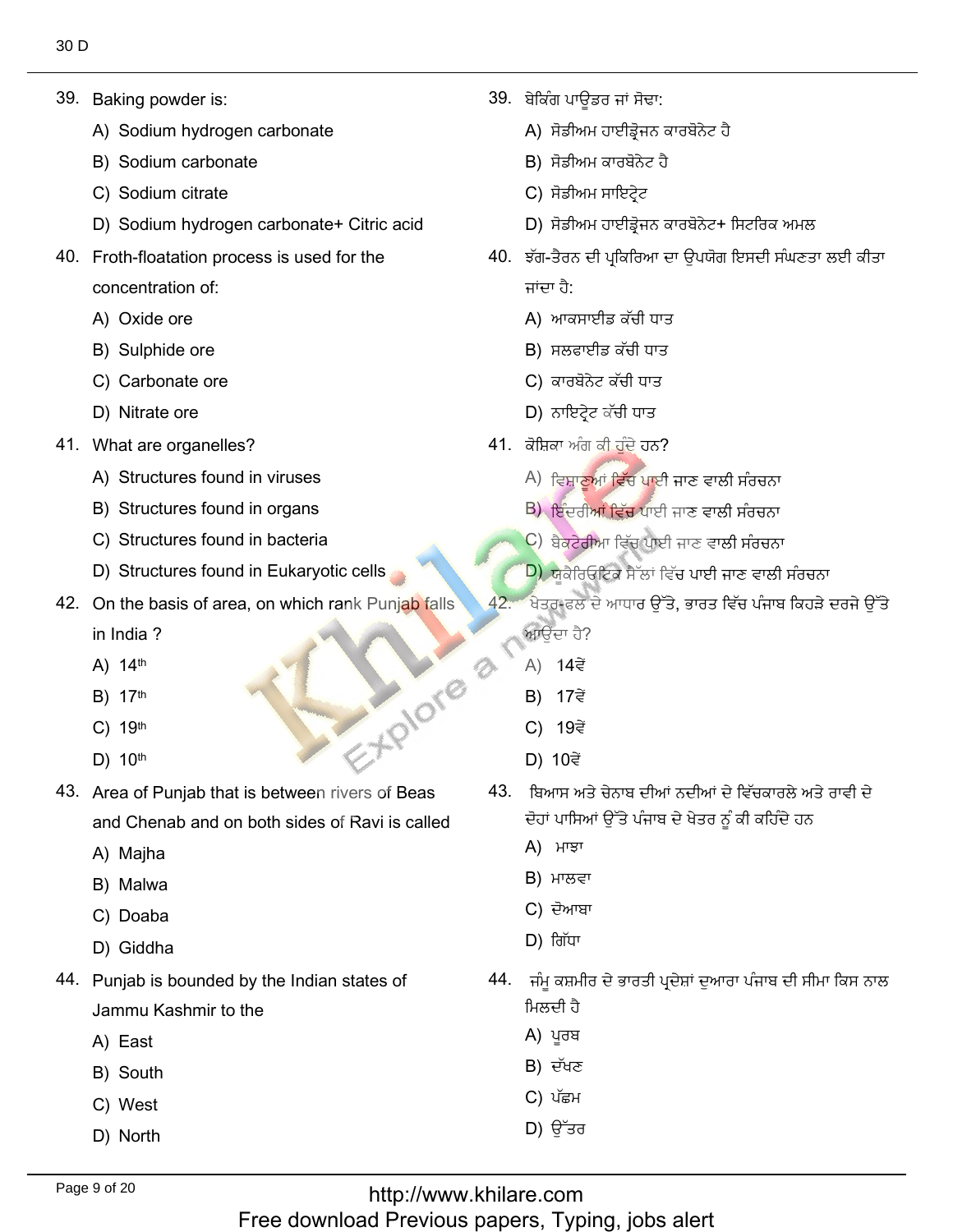45. When did Fascism a form of radical authoritarian nationalism exists in Europ<br>A) Earlv 20th-centurv

 $\mathcal{A}_1$  , when did fascism a form of radical authoritarian form of  $\mathcal{A}_2$ 

- A) Early 20th-century<br>B) Earlv 19th-centurv
- B) Early 19th-century
- B) Early 19th-century<br>C) Early 18th-century<br>D) Early 17th-century
- D) Early 17th-century
- The term 'rancidit<br>A) Acid rain
	- A) Acid rain
	- A) Acid rain<br>B) Oxidation of fatty food<br>C) Rotting of fruits
	- C) Rotting of fruits
- C) Rotting of fruits<br>D) Fading of colored clothes in the sun
- 47. To convert AC into DC
	- To convert AC into DC<br>A) Split ring commutator must be used<br>B) Slip rings and brushes must be used
	- B) Slip rings and brushes must be used<br>C) Strong magnetic field has to be used
	- C) Strong magnetic field has to be used<br>D) Rectangular wire loop has to be used
- $\mathcal{A}$
- 48. At the time of short circuit, the current in the circuit B<br>
29. Which of the following property<br>
29. Which of a property property of a property of a property of a property of a<br>
29. Which of a property of a property of a property of a property of a<br>
29. Which of a property of a
	- circuit<br>A) Reduces substantially<br>B) Does not change
	- B) Does not change<br>C) Increases heavily
	- C) Increases heavily<br>D) Varv continuouslv
	-
- 49. Which of the following property of a proton can change while i<br>A) Mass
	- A) Mass
	- A) Mass<br>B) Speed
	- B) Speed<br>C) Velocity<br>D) Enerav
	- D) Energy
- On which river is t<br>A) Narmada
	- A) Narm<br>B) Tapi
	- B) Tapi
	- B) Tapi<br>C) Mahanadi<br>D) Krishna
	-

?اباصٍٓ٬فᶦِᶦفذصٍٓ٬ليٖى ,لٖيذ٬بْففٍْيغَْئفٍْْؿُٔ٬نًْذكب ñفٍُْْٔم 45.

ਯੂਰਪ ਵਿੱਚ ਕਦੋਂ ਹੋਂਦ ਵਿੱਚ ਆਇਆ<br>A) 20 ਵੀਂ- ਸਦੀ ਦੇ ਅਰੰਭ ਵਿੱਚ

- A) 20 ਵੀਂ- ਸਦੀ ਦੇ ਅਰੰਭ ਵਿੱਚ A) 20 ਵੀਂ- ਸਦੀ ਦੇ ਅਰੰਭ ਵਿੱਚ<br>B) 19 ਵੀਂ- ਸਦੀ ਦੇ ਅਰੰਭ ਵਿੱਚ
- 
- B) 19 ਵੀਂ- ਸਦੀ ਦੇ ਅਰੰਭ ਵਿੱਚ<br>C) 18 ਵੀਂ- ਸਦੀ ਦੇ ਅਰੰਭ ਵਿੱਚ
- C) 18 ਵੀਂ- ਸਦੀ<br>D) 17 ਵੀਂ- ਸਦੀ اً D) 17 ਵੀਂ- ਸਦੀ ਦੇ ਅਰੰਭ ਵਿੱਚ<br>ف<del>ِينَ الْعَبِّينَ الْعَبَادُ الْعَبَّيْنَ الْعَبَّ</del>
	- <sup>;</sup> ਸ਼ਬਦ 'ਰੇਨਸਿਡਿਟੀ ਸ਼ਬਦ 'ਰੇਨਸਿਡਿਟੀ' ਦਰਸਾਉਂਦਾ ਹੈ:<br>A) ਅਮਲ ਵਰਖਾ
		-
		- A) ਅਮਲ ਵਰਖਾ<br>B) ਚਰਬੀ ਯੁਕਤ ਭੋਜਨ<br>C) ਫਲਾਂ ਦਾ ਸੜ ਜਾਣਾ
		- $C$ ) ਫਲਾਂ ਦਾ ਸੜ ਜਾਣਾ
- C) ਫਲਾਂ ਦਾ ਸੜ ਜਾਣਾ<br>D) ਧੁੱਪ ਵਿੱਚ ਕੱਪੜਿਆਂ ਦਾ ਰੰਗ ਫਿੱਕਾ ਪੈ <sup>;</sup><br>47. ਏਸੀ ਨੂੰ ਡੀਸੀ ਵਿੱਚ ਬਦਲਣ ਲਈ
	- 47. ਏਸੀ ਨੂੰ ਡੀਸ<u>ੀ ਵਿੱਚ ਬਦਲਣ ਲ</u>ਈ
		- ਏਸੀ ਨੂੰ ਡੀਸੀ ਵਿੱਚ ਬਦਲਣ ਲਈ<br>A) ਖੁੱਲ੍ਹੇ ਮੂੰਹ ਵਾਲੇ ਛੱਲੇ ਦਾ ਉਪਯੋਗ ਕੀਤਾ ਜਾਣਾ ਚਾਹੀਦਾ ਹੈ<br>в) ਸਲਿਪ ਰਿੰਗ ਜਾਂ ਸਰਕਣ ਵਾਲੇ ਛੱਲੇ ਅਤੇ ਬਰਸ਼ਾਂ ਦਾ ਉਪਯੋਗ
		- A) ਖੁੱਲ੍ਹੇ ਮੂੰਹ ਵਾਲੇ ਛੱਲੇ ਦਾ<br>B) ਸਲਿਪ ਰਿੰਗ ਜਾਂ ਸਰਕਣ <mark>ਕੀਤਾ ਜਾਣਾ ਚਾਹੀਦਾ</mark> ਹੈ।
		- ੱੱ ਕੀਤਾ ਜਾਣਾ ਚਾਹੀਦਾ ਹੈ<br>C) ਮਜ਼ਬੂਤ ਚੁੰਬਕੀ ਖੇਤਰ ਦਾ ਉਪਯੋਗ ਕੀਤਾ ਜਾਣਾ ਚਾਹੀਦਾ ਹੈ<br>D) ਆਇਤਾਕਾਰ ਤਾਰ ਲਪ ਦਾ ਉਪਯੋਗ ਕੀਤਾ ਜਾਣਾ ਚਾਹੀਦਾ ਹੈ
		- $D$ ) ਆਇਤਾਕਾਰ ਤਾਰ ਲਪ ਦਾ ਉਪਯੋਗ ਕੀਤਾ ਜਾਣਾ ਚਾਹੀਦਾ ਹੈ
	- ਸ਼ੌਰਟ ਸਰਕਟ ਹੋਣ ਵੇਲੇ, ਸਰਕਟ ਵਿਚਲਾ ਕਰੰਟ
		- ੱ<br>A) ਕਾਫੀ ਘਟ ਜਾਂਦਾ
		- A) ਕਾਫੀ ਘਟ ਜਾਂਦਾ ਹੈ<br>B) ਬਦਲਦਾ ਨਹੀਂ ਹੈ
		- B) ਬਦਲਦਾ ਨਹੀਂ ਹੈ<br>C) ਬਹੁਤ ਜ਼ਿਆਦਾ ਵਧ ਜ<br>D) ਲਗਾਤਾਰ ਬਦਲਦਾ ਹੈ
		-
- D) ਲਗਾਤਾਰ ਬਦਲਦਾ ਹੈ<br>49. ਪੋਟੌਨ ਦਆਰਾ ਚੰਬਕੀ ਖੇਤਰ ਵਿੱਚ ਸਤੰਤਰ ਰਪ 'ਚ ਘੰਮਣ ਦੇ ਦੌਰਾਨ ਨਿਮਨ ਵਿੱਚੋਂ ਕਿਹ<del>.</del><br>A)ੀਪੰਡ
	- A) ਪਿੰਡ
	- A) ਪਿੰਡ<br>B) ਗਤੀ
	- B) ਗਤੀ<br>C) ਵੇਗ
- C) ਵੇਗ<br>D) ਊਰਜਾ
	- ). ਸਰਦਾਰ ਸਰੋਵਰ ਬ<br>A) ਨਰਮਦਾ
		- A) ਨਰਮਦਾ<br>B) ਤਾਮੀ
		- $B$ ) ਤਾਪੀ
		- B) ਤਾਪੀ<br>C) ਮਹਾਂਨਦੀ<br>D) ਕਿਬਨਾ
		-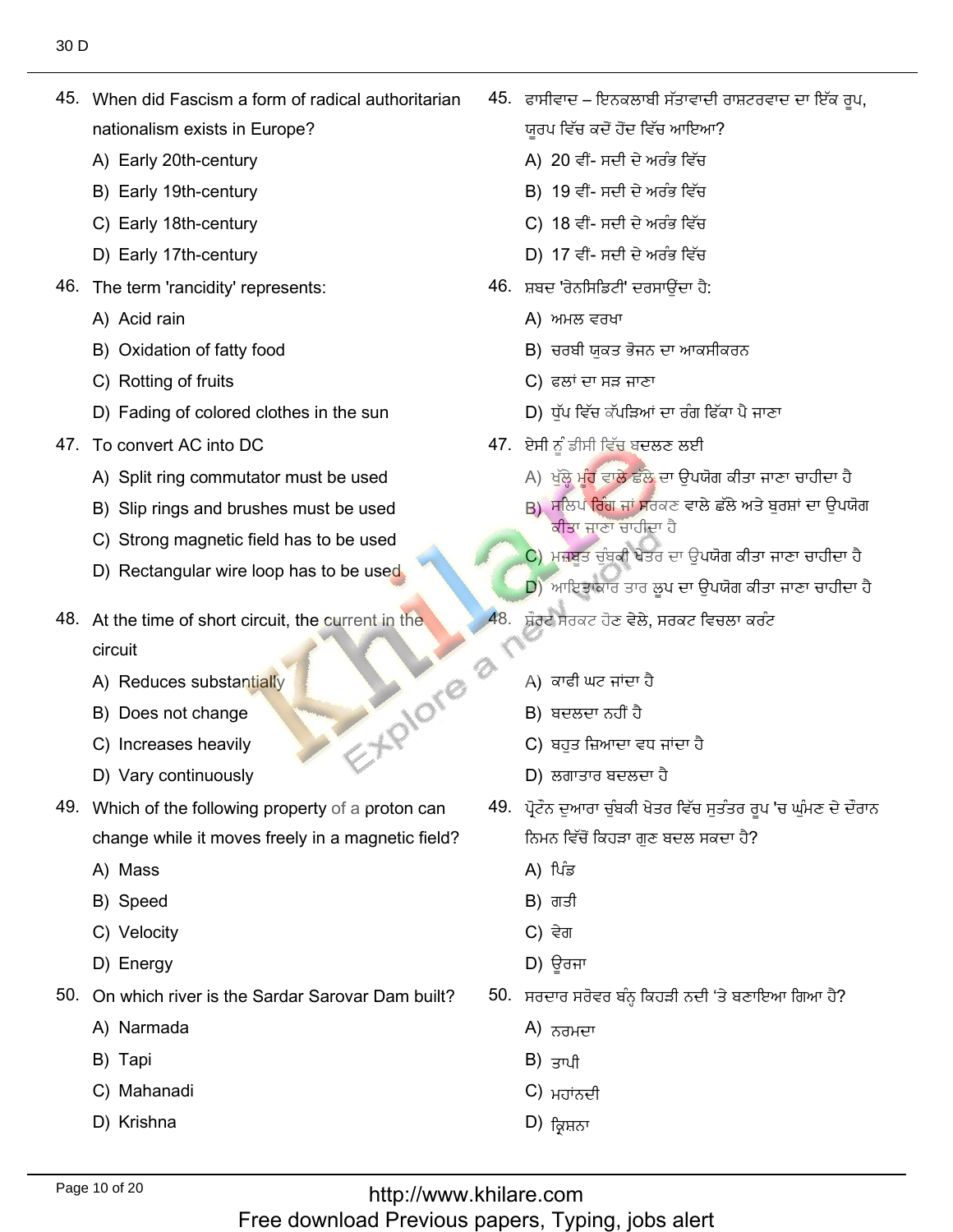51. What does Horticulture mean?

51. What does Horticulture mean?

- What does Horticulture mean?<br>A) Growing of fruits & vegetables<br>B) Primitive farming
- B) Primitive farming
- B) Primitive farming<br>C) Slash and Burn agriculture<br>D) Growing silk worms
- $\frac{1}{2}$ . In the Bhilai Steel plant situated is the Bhilai Steel plant situated?
- In which state is the E<br>A) Chhattisgarh
	- A) Chhattisga<br>B) Bihar
	- B) Bihar
	- B) Bihar<br>C) Gujarat
- C) Gujarat<br>D) West Bengal
- Identify the two componer<br>A) Biotic and Abiotic
	- A) Biotic and Abiotic
	- A) Biotic and Abiotic<br>B) Super biotic and Anti biotic<br>C) Antibiotic and biotic
	- C) Antibiotic and biotic
- C) Antibiotic and biotic<br>
D) Great biotic and Abiotic
- 54. Which one of the following should be grouped with whales, aิ<br>A) Shark
	- A) Shark
	- A) Shark<br>B) Dolphin<br>C) Snake
	- C) Snake
- D) Tortiose D) Tortiose was the first just just in India.
- When wa<br>A) 1905
	- A) 1905<br>B) 1901
	- B) 1901<br>C) 1867
	-
	- C) 1867<br>D) 1855 D) 1855
- Bathinda of Punja<br>A) Javapala
	- A) Jayapala
	- A) Jayapala<br>B) Prithvi Raj Chauhan<br>C) Bal Band
	- C) Bal Band
	- D) Bhati Rao

. ਬਾਗਬਾਨੀ ਦਾ ਕੀ ਅਰਥ ਹੈ?<br>A) ਵਲ ਅਤੇ ਬਬਜ਼ੀਆਂ ਉਗਾਉਣਾ

?ِ٘ـيئٔذْفٔكْنزْن 51.

- А) ਫਲ ਅਤੇ ਸਬ<br>В) ਮਾਜੀਨ ਮੇਤੀ
- 
- B) ਪ੍ਰਾਚੀਨ ਖੇਤੀ<br>C) ਜੰਗਲਾਂ ਦੀ ਕਟਾਈ ਕਰਕੇ ਅਤੇ ਜਲਾ ਕੇ ਉਸ ਸਥਾਨ ਤੇ ਖੇਤੀ ਕਰਨਾ  $\begin{pmatrix} 1 & 0 & 0 \\ 0 & 1 & 0 \\ 0 & 0 & 0 \end{pmatrix}$  ਰੇਸ਼ਮ ਦੇ ਕੀੜੇ ਪਾਲਣਾ
	-
	- 52. ਭਿਲਾਈ ਸਟੀਲ ਕ<br>A) ਵਤੀਸ਼ੁਗ਼ਤ
		- A) ਛੁਤੀਸਗੜ੍ਹ<br>B) <del>ਬਿ</del>ਹਾਰ
		- B) ਬਿਹਾਰ<br>C) ਗ਼ਜ਼ਰਾਤ
		- $C$ ) ਗੁਜਰਾਤ
		- $(D)$  ਪੱਛਮੀ ਬੰਗਾਲ
- D) ਪੱਛਮੀ ਬੰਗਾਲ<br>53. ਈਕੋ ਸਿਸਟਮ (ਪਰਿਆਵਰਨਕ ਪ੍ਰਬੰਧ) ਦੇ ਦੋ ਘਟਕਾਂ ਦੀ ਪਛਾਣ ਕਰੋ।<br>A) ਕੈਟਿਕ ਅਤੇ ਅਕੈਟਿਕ
	- A) ਜੈਵਿਕ <mark>ਅਤੇ ਅਜੈਵਿਕ</mark><br>B) ਅ<del>ਤਿ ਹੈਟਿਕ</del> ਅਤੇ ਮੰਤਿ ਹੈਟਿਕ
	- B) <mark>ਅਤਿ ਜੈਵਿਕ</mark> ਅਤੇ ਪ੍ਰਤਿ<br>C) ਮਤਿਕੈਵਿਕ ਅਤੇ ਕੈਵਿਕ
	- C) ਪ੍ਰਤਿਜੈਵਿਕ ਅਤੇ ਜੈਵਿਕ<br>D) ਮੂਹਾਂ ਹੈਵਿਕ ਅਤੇ ਅਹੈਵਿਕ
	- $\ket{\text{D}}$  ਮਹਾਂ ਜੈਵਿਕ ਅਤੇ ਅਜੈਵਿਕ
	- 54. ਅਾਧੁਨਿਕ ਵਰਗੀਕਰਨ ਦੇ ਅਨੁਸਾਰ, ਨਿਮਨ ਵਿੱਚੋਂ ਕਿਸ ਨੂੰ ਵੇਲ ਨਾਲ ਸ਼੍ਰੇਣੀਬੱਧ ਕੀਤਾ ਜ<mark>ਾ</mark><br>A) ਸਾਰਕ
		- A) ਸ਼ਾਰਕ<br>B) <del>ਤੌਲਟਿਨ</del>
		- B) ਡੌਲਫਿਨ<br>C) ਜ਼ੱਸ
		-
		- C) ਸੱਪ<br>D) <del>ਕਟ</del>ਆ  $\vert D \rangle$  ਕਛਅਾ
	- i. ਭਾਰਤ ਵਿੱਚ <sup>;</sup><br>A) 1905
		- A) 1905<br>B) 1901
		- B) 1901
		- B) 1901<br>C) 1867<br>D) 1855
		- ُٔازٓايُْٓتْيإفُذْٓؼ٫ػٓنْفنْط٫ل 56.
	- ُ। ਪੰਜਾਬ ਦਾ ਬਠਿੰਡ<br>А) ਜਯਪਾਲ
		-
		- A) ਜਯਪਾਲ<br>B) ਪ੍ਰਿਥਵੀ ਰਾਜ ਚੌਹਾਨ<br>C) ਬਾਲ ਬੰਦ<br>D) ਭਾਤੀ ਰਾਓ
		- C) ਬਾਲ ਬੰਦ
		-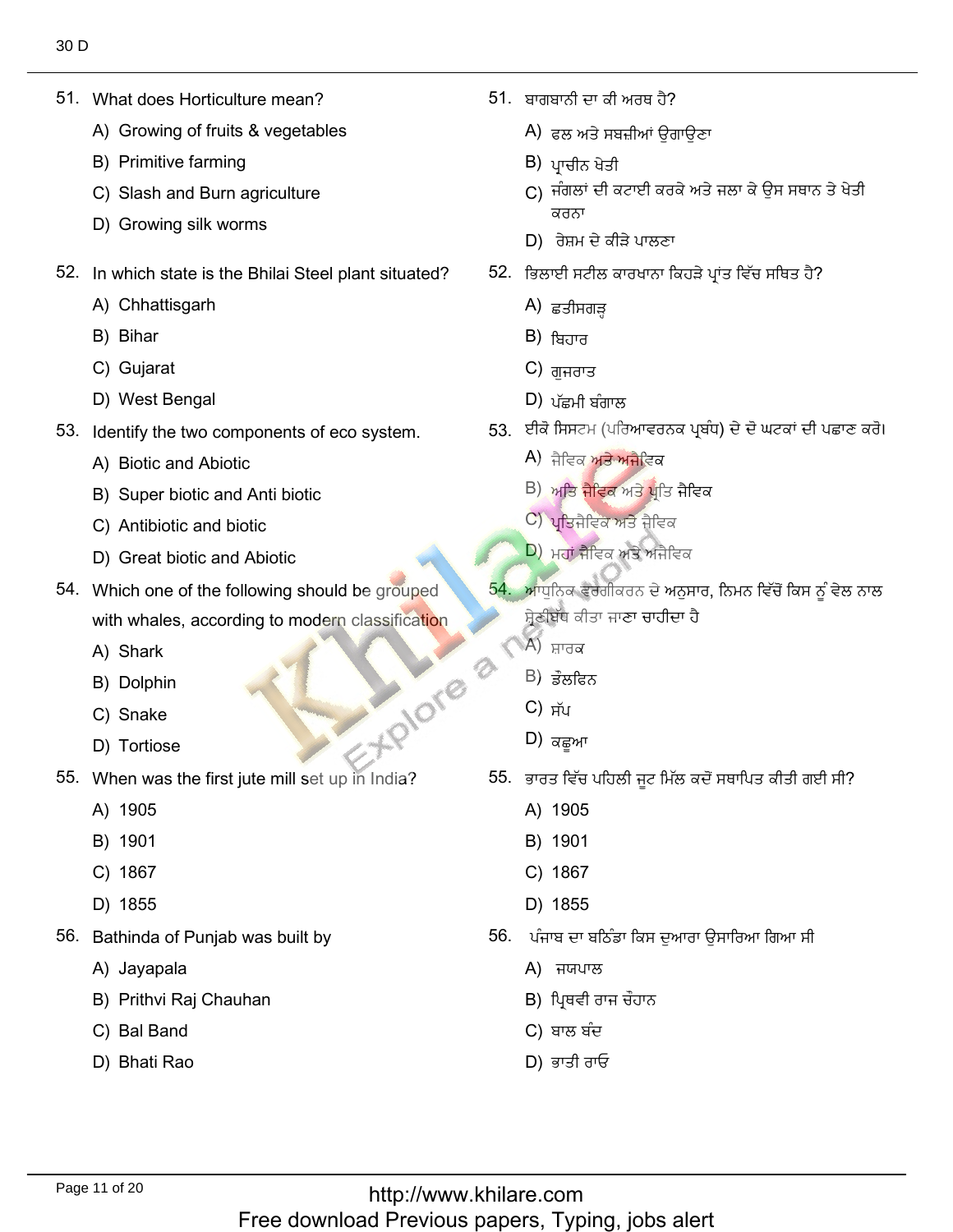57. Which of the following festival is dedicated to Baba Jassa Singh?<br>A) Kapurthala Heritage

 $\mathcal{S}_{\mathcal{A}}$  . Which of the following festival is dedicated to the following festival is dedicated to the following festival is dedicated to the following festival is dedicated to the following festival is dedicated to

- A) Kapurthala<br>B) Lohari
- B) Lohari
- B) Lohari<br>C) Hola Mohalla<br>D) Guru Purab
- C) Hola Mohalla C) ਹੋਲਾ ਮਹੱਲ<br>D) Guru Purab D) ਗੁਰ ਪੁਰਬ
- 58. The first train journey of India was in 1852 from Mumbai to wh<br>A) Pune
	- A) Pune
	- A) Pune<br>B) Thane<br>C) Kalvan
	- C) Kalyan<br>D) Panvel
	- D) Panvel
- 59. Who was the Prime Minister of England during Quit India movement?<br>A) George Grenville
	- A) George Grenville
	- A) George Grenville<br>B) Winston Churchill<br>C) William Pitt
	- C) William Pitt
- C) William Pitt<br>
D) Henry Addington
- What is the SI unit of ma<br>A) Ampere/meter<sup>2</sup> EXPIONE
	- A) Ampere/meter<sup>2</sup><br>B) Ampere meter<sup>2</sup>
	- B) Ampere met<br>C) Ampere
	- C) Ampere<br>D) Tesla
	- D) Tesla
- Find the sum (3.45<br>A) 8.020202
	- A) 8.020202<br>B) 7.919191
	- B) 7.919191<br>C) 7.030302
	- C) 7.030302<br>D) 7.121212
	-

'.ਂ ਹੇਠ ਲਿਖੇ ਵਿੱਚੋਂ l ਜਾਂਦਾ ਹੈ?

ؿلٓيوٖ٫ُكس٬ُُْٓ٫طْنْنيِْتؿِْٟٓذٓᶦصٍٗٓ٬رًٓػِٗ 57.

- ਕੀਤਾ ਜਾਂਦਾ ਹੈ?<br>A) ਕਪੂਰਥਲਾ ਹੈ<br>B) ਲੋਹੜੀ
- 
- B) ਲੋਹੜੀ<br>C) ਹੋਲਾ ਮਹੱਲਾ
- $D$ ) ਗਰ ਪਰਬ
- 58. 1852 ਵਿੱਚ ਭਾਰਤ ਦੀ ਪਹਿ ਸਥਾਨ ਤਕ ਕੀਤੀ<br>A) <sub>ਪ</sub>ੜੇ
	- A) ਪੁਣੇ<br>B) <sub>ਸਾਣੇ</sub>
	- $B$ ) ਬਾਣੇ
	- B) ਥਾਣੇ<br>C) ਕਲਿਆਣ<br>D) ਮਨਵੇਲ
	- $D$ ) ਪਨਵੇਲ

59. ਭਾਰਤ ਛੱਡੋ ਅੰਦੋਲਨ ਦੇ ਦੌਰਾਨ ਇੰਗਲੈਂਡ ਦਾ ਪ੍ਰਧਾਨ ਮੰਤਰੀ ਕੌਣ ਸੀ?

K<br>A) ਜਾਰਜ ਗ੍ਰੇਨਵਿਲੇ<br>B) ਵਿੰਬਟਨ ਜ਼ਰਜ਼ਿਲ

ًٍٓٗكٗᴆزطيْط

- <mark>B) ਵਿੰਸਟਨ ਚਰ</mark>ਚਿ<br>C) ਵਿਲੀਅਮ ਪਿਟ
- C) ਵਿਲੀਅਮ ਪਿਟ<br>D) ਰੈਨਰੀ ਐਤਿੰਗਟਨ
- $\ket{D}$  ਹੈਨਰੀ ਐਡਿੰਗਟਨ
- ≂ ਚੁੰਬਕੀ ਦੋ-ਧਰੁਵ ਸੰਵੇਗ<br>A) ਐਮਪੀਅਰ/ਮੀਟਰ<sup>2</sup>
	- $A$ ) ਐਮਪੀਅਰ/ਮੀਟਰ $2$
	- A) ਐਮਪੀਅਰ/ਮੀ<br>B) ਐਮਪੀਅਰ ਮੀ<br>C) ਐਮਪੀਅਰ
	- C) ਐਮਪੀਅਰ<br>D) ਟੇਸਲਾ
	- $D$ ) ਟੇਸਲਾ
- . ਜੋੜ ਪਤਾ ਕਰੋ (3.45454<br>A) 8.020202
	- A) 8.020202<br>B) 7.919191
	- B) 7.919191<br>C) 7.030302
	- C) 7.030302<br>D) 7.121212
	-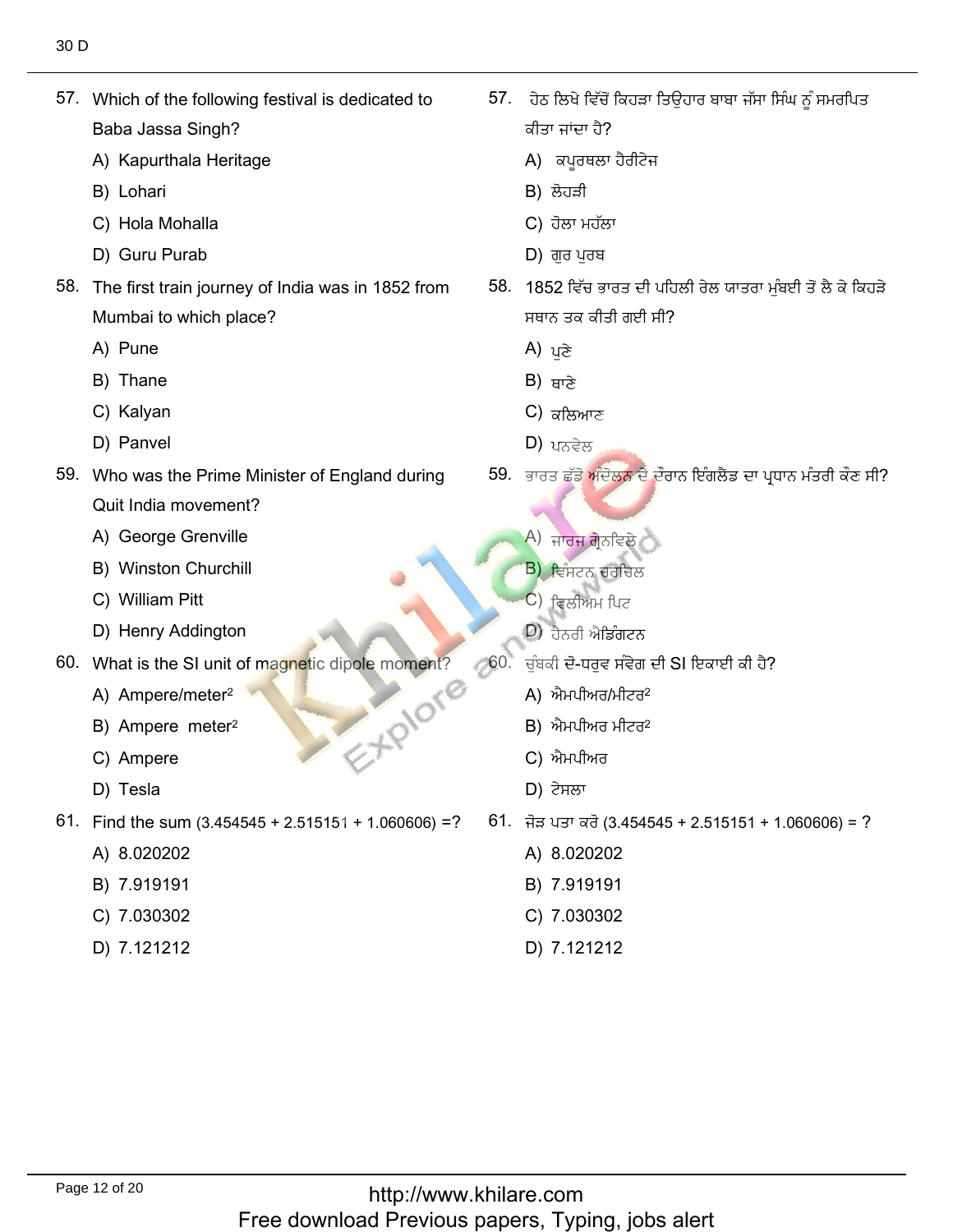- 62. A man spends 88% of his income and saves Rs.6, 000. What is his income (in Rs.)?
	- A) Rs.20, 000
	- B) Rs.60, 000
	- C) Rs.50, 000
	- D) Rs.25, 000
- 63. If the ratio of a to b and the ratio of x to y are both equal to 1/5, find the ratio of
	- $(a + x)$  to  $(b + y)$
	- A) 4/5
	- B) 1/10
	- $C) 1/4$
	- D) 1/5
- 64. A man sells two bikes for Rs.30, 000 each, neither losing nor gaining in the deal. If he sold one bike at a gain of 25%, the other is sold at what percent of loss?
	- A) 15%
	- B) 25%
	- C) 16 2/3%
	- D) 26 2/3%
- EXPIONE 65. The temperature in polar region is -60°F and the temperature in Sahara Desert is 52°F at a particular period of time. What is the difference of their temperatures?
	- $A) -8^{\circ}F$
	- B) 112°F
	- C) -112°F
	- D) 102°F
- 62. ਇੱਕ ਵਿਅਕਤੀ ਆਪਣੀ ਆਮਦਨ ਦਾ 88% ਹਿੱਸਾ ਖਰਚ ਕਰਦਾ ਹੈ ਅਤੇ 6, 000 ਰ. ਦੀ ਬੱਚਤ ਕਰਦਾ ਹੈ। ਉਸਦੀ ਆਮਦਨ (ਰ. ਵਿੱਚ) ਕਿੰਨੀ ਹੈ?
	- A) 20, 000 ਰ.
	- B) 60, 000 ਰੁ.
	- C) 50, 000 ਰੁ.
	- D) 25, 000 ਰੁ.
- 63. ਜੇਕਰ a ਤੇ b ਦਾ ਅਨਪਾਤ ਅਤੇ x ਤੇ γ ਦਾ ਅਨਪਾਤ ਦੋਵੇਂ 1/5 ਦੇ ਬਰਾਬਰ ਹਨ, ਤਾਂ (a + x) ਤੇ (b + y) ਦਾ ਅਨੁਪਾਤ ਪਤਾ ਕਰੋ।
	- A) 4/5
	- B) 1/10
	- $C) 1/4$ D) 1/5
- 64. ਇੱਕ ਵਿਅਕਤੀ ਕੋਲ ਦੋ ਮੋਟਰ ਸਾਈਕਲਾਂ ਹਨ ਅਤੇ ਉਹ ਨਾ ਲਾਭ ਅਤੇ <mark>ਨਾ ਹਾਨੀ ਦੇ ਸੌਦੇ ਨਾਲ ਹਰੇਕ ਨੂੰ 30, 000 ਰੂ. ਵਿੱਚ ਵੇਚਦਾ ਹੈ। ਜੇਕਰ</mark> ਉਸਨੇ ਇੱਕ ਮੋਟਰ ਸਾਈਕਲ ਨੂੰ 25% ਲਾਭ 'ਤੇ ਵੇਚਿਆ, ਤਾਂ ਦੱਸੋ ਕਿ ਉਸਨੇ ਦੂਜੀ ਮੋਟਰ ਸਾਈਕਲ ਨੂੰ ਕਿੰਨੇ ਪ੍ਰਤੀਸ਼ਤ ਹਾਨੀ 'ਤੇ ਵੇਚਿਆ?
	- A) 15%
	- B) 25%
	- C) 16 2/3%
	- D) 26 2/3%
- 65. ਕਿਸੇ ਵਿਸ਼ਿਸ਼ਟ ਸਮੇਂ 'ਤੇ ਧਰਵੀ ਖੇਤਰ ਦਾ ਤਾਪਮਾਨ -60°F ਅਤੇ ਸਹਾਰਾ ਰੇਗਿਸਤਾਨ ਦਾ ਤਾਪਮਾਨ 52ºF ਹੈ। ਇਹਨਾਂ ਦੇ ਤਾਪਮਾਨ ਵਿੱਚ ਕਿੰਨਾ ਅੰਤਰ ਹੈ?
	- A)  $-8^{\circ}F$
	- B) 112°F
	- C) -112°F
	- D) 102°F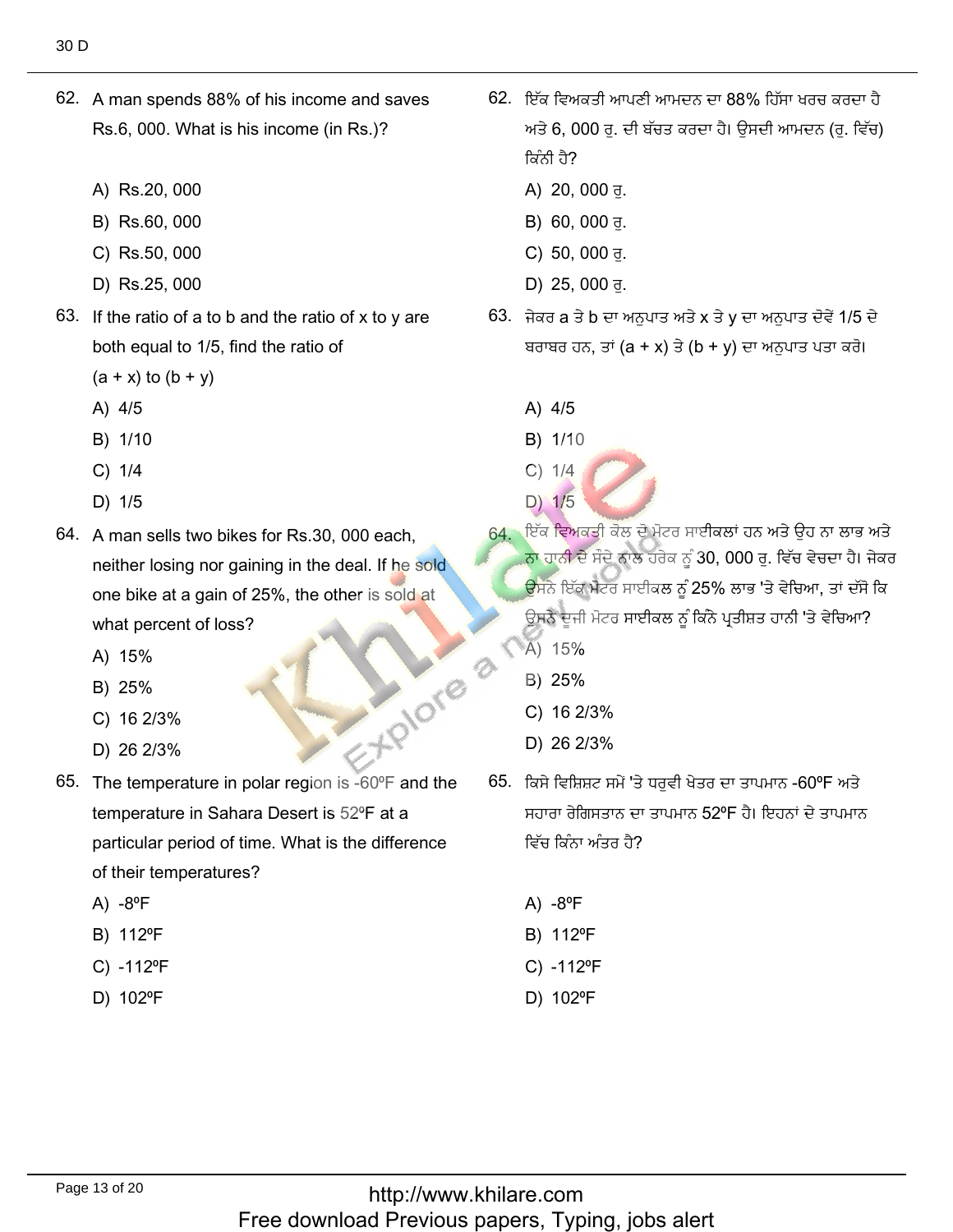66. If a person travels two equal distances at

- وᴡ ْيؿْى ٔف إأيٖف كْوُٙف ٔؿذئٍٓ ةٙذ يذٗط 66. ئ٘ؿًْكٔؿزٔفْغ٫سٔؿᴆلٔوذٓ ٗ30ؿئْغ٫سٔؿᴆلٔوذٓ 2066. If a person travels two equal distances at 20 ਕਿ.ਮੀ ਪਤੀ ਘੰਟਾ ਅਤੇ 30 ਕਿ.ਮੀ ਪਤੀ ਪ 20kmph and 30kmph respectively, what is his ਕਰਦਾ ਹੈ, ਤਾਂ ਉ<br>A) 24 average sp<br>A) 24 A) 24<br>B) 25 A) 24<br>B) 25 B) 25<br>C) 22 B) 25<br>C) 22 C) 22<br>D) 23 C) 22<br>D) 23 D) 23  $\Box$ ) 23 67. The product of all integers from  $-134$  to  $+135$ , ً، -134 ਤੋਂ +135 ਤਕ ਦੀਆਂ ਸਾਰੀਆਂ ਪਰਨ ਸੰਖਿਆਵਾਂ ਦਾ ਗੁਣਨਫਲ ਕਿਸ ਸੰਖਿਆ ਦੇ ਨਿਕਟਤਮ ਹੋ<sup>;</sup><br>ਅਤੇ ਅੰਤਿਮ ਸੰਖਿਆ ਸ਼ਾਮਿਲ ਨਹੀਂ ਹੈ?<br>A) -3<sup>21</sup> ends not included, is closest to which number? ਅਤੇ ਅੰਤਿਮ ਸੰਖਿਆ ਸ਼ਾਮਿਲ ਨਹੀਂ ਹੈ? A)  $-3^{21}$ <br>B)  $3^{21}$ A) -3<sup>21</sup><br>B) 3<sup>21</sup> B) 3<sup>21</sup>  $B) 3<sup>21</sup>$ B) 3<sup>21</sup><br>C) 7<sup>21</sup><br>D) 0 B)  $3^{21}$ <br>C)  $7^{21}$ <br>D) 0  $D)$  0.  $\blacksquare$  $D)$  0 .<br>• 2γ862 ਇੱਕ ਪੰਜ ਅੰਕੀ ਸੰਖਿਆ ਹੈ ਜੋ ਕਿ 9 ਨਾਲ ਵੰਡਣ 68. 2y862 is a five digit numeral divisible by 9. Which of t<br>A) 6 ਨਿਮਨ ਵਿੱਚੋਂ ਕਿ<br>A) 6  $(A)$  6  $A) 6$ 6<br>0  $(A)$  6  $\mathbb{C}$ <br>B) 0 ੈ<br>ੈ) <sup>2</sup><br>ੋਮਾਨ ਘਣਫਲ ਵਾਲੇ ਦੋ ਸਮ ਗੋਲਾਕਾਰ ਸਿਲੰਡਰਾਂ ਦੇ<br>ਜਾਅਨੁਪਾਤ 2:3 ਹੈ, ਉਨ੍ਹਾਂ ਦੀਆਂ ਉਚਾਈਆਂ ਦਾ ਅਟ<br>ਹੋਵੇਗਾ?<br>Å) 9:4<br>ੈ) 1:9<br>C) 3:1<br>D) 1:3<br>ਕਿਸੇ ਸੰਸਥਾ ਦੇ ਸਾਰੇ ਕਰਮਚਾਰੀਆਂ ਦੀ ਔਸਤ ਤਨਖਾਹ<br>ਵਿਅਕਤੀ ਹੈ। 12 ਕਰਮਚਾਰੀਆਂ ਦੀ ਔਸਤ ਤਨਖਾਹ<br>ਸਾਰੀ ਕਰਮਚਾਰੀਆ  $B)$  0 0<br>1  $\begin{array}{c} 0 \\ 1 \end{array}$  $C)$  1 1<br>7  $C)$  1 1<br> $\overline{7}$ is (U) 2<br>19. ਸਮਾਨ ਘਣਫਲ ਵਾਲੇ ਦੋ ਸਮ ਗੋਲਾਕਾਰ ਸਿਲੰਡਰਾਂ ਦੇ ਅਰਧ ਵਿਆਸਾਂ  $D$ ) 7 Two right contract contract contract contract contract contract contract contract contract contract contract contract contract contract contract contract contract contract contract contract contract contract contra 69. Two right circular cylinders of equal volume have ਦਾ ਅਨਪਾਤ  $2:3$ their radii in the ratio 2:3, what is the ratio of their heights? A) 9:4 A) 9:4 B) 1:9 B) 1:9 C) 3:1 C) 3:1 D) 1:3  $D$ ) 1:3  $\Box$  1:3 70. The average salary per head of all the workers <sup>)</sup>. ਕਿਸੇ ਸੰਸਥਾ ਦੇ ਸਾਰੇ ਕਰਮਚਾਰੀਆਂ ਦੀ ਔਸਤ ਤਨਖਾਹ 450 ਰ. ਪਤੀ ਵਿਅਕਤੀ ਹੈ। 12 ਕਰਮਚਾਰੀਆਂ ਦੀ ਔਸਤ ਤਨਖਾਹ 1, 500 ਰ. ਹੈ। of an organization is Rs.450. The average salary of 12 workers is Rs.1, 500. The average salary ਬਾਕੀ ਕਰਮਚਾਰੀਆਂ ਦੀ ਔਸਤ ਤਨਖਾਹ 400 ਰ. ਪਤੀ ਵਿਅਕਤੀ ਹੈ। ਪਤਾ ਕਰੋ ਕਿ ਸੰਸਥਾ ਵਿੱਚ ਕੁੱਲ ਕਿੰਨੇ ਕਰਮਚਾਰੀ ਹਨ। per head of the rest is Rs.400. Find the total <sup>200</sup> B) <sup>250</sup> number of w<br>A) 200 A) 200<br>B) 250 B) 250<br>C) 300 B) 250<br>C) 300<br>D) 264 B) 250  $C) 300$ 
	- D) 264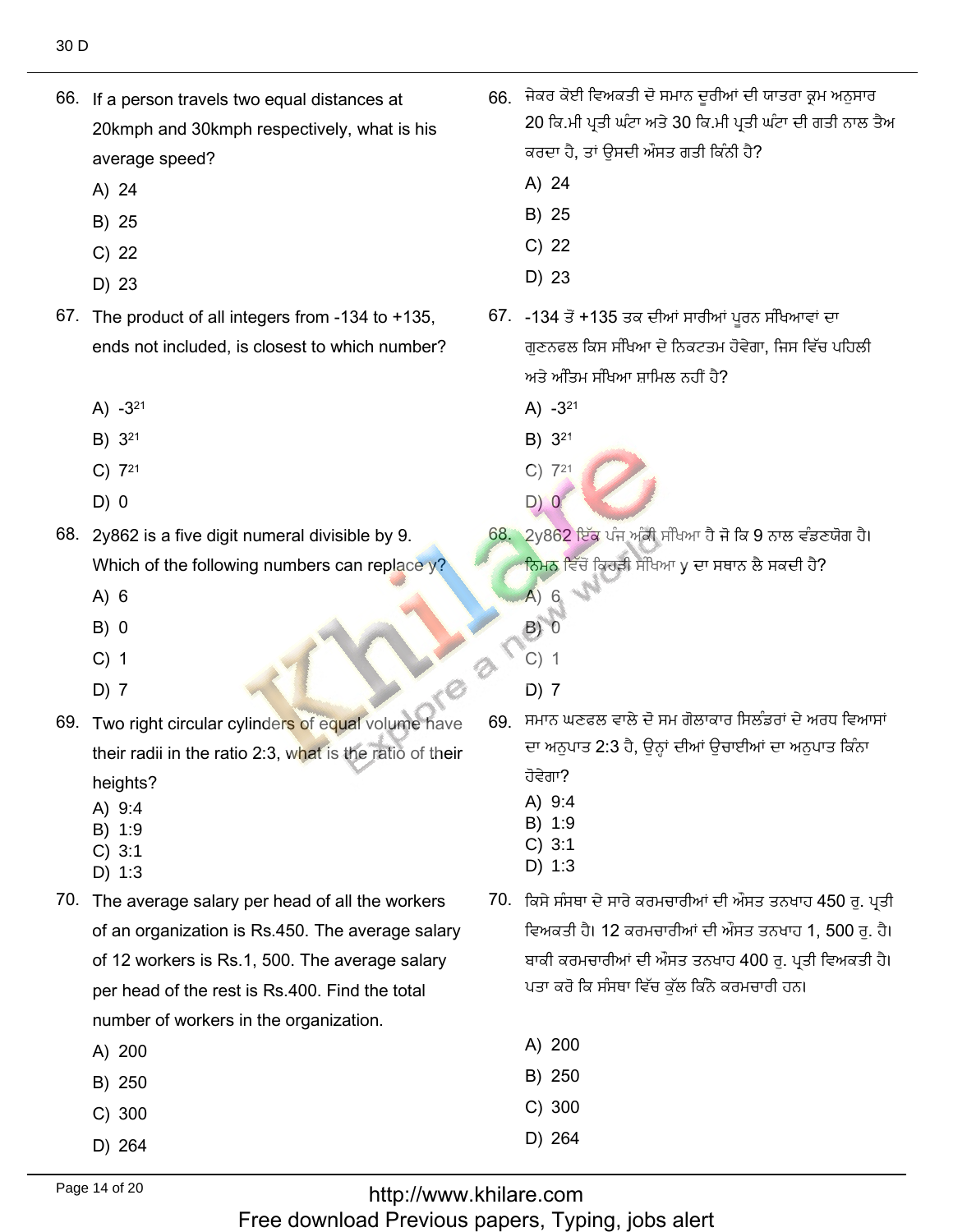| 71. Identify the plural form of the given word:   |     | 76. Fill in the blanks with correct option:    |
|---------------------------------------------------|-----|------------------------------------------------|
| Lioness                                           |     | The garbage truck _____________ regularly.     |
| A) Lionex                                         |     | A) didn't came                                 |
| B) Lionesses                                      |     | B) doesn't come                                |
| C) Lionessos                                      |     | C) doesn't comes                               |
| D) Lionessus                                      |     | D) didn't comes                                |
| 72. Find the synonym of the question word: Gentle |     | 77. Fill in the blanks with correct option:    |
|                                                   |     | Whenever she was in the company of her friends |
| A) Soft                                           |     | she behaved as if she _________ me.            |
| B) Violent                                        |     | A) didn't know                                 |
| C) Cowardly                                       |     | B) doesn't know                                |
| D) Rash                                           |     | C) hadn't known                                |
|                                                   |     | D) won't be knowing                            |
| 73. Fill in the blanks with correct option:       |     | 78. Fill in the blanks with correct option:    |
| Unless he invites you, you __________<br>go.      |     | Can you turn off<br>light please?              |
| A) need not                                       |     | A) the                                         |
| B) should                                         |     | B) a                                           |
| C) may                                            |     | $\mathcal{C}$<br>an                            |
| D) must                                           |     | D) no article                                  |
| 74. Identify the plural form of the given word:   | 79. | Choose the antonym of the question word:       |
| <b>Breakfast</b>                                  |     | Prove                                          |
| A) Breakfastes                                    |     | A) Improve                                     |
| B) Breakfastess                                   |     | B) Unprove                                     |
| C) Breakfasts                                     |     | C) Disprove                                    |
| D) Breakfastss                                    |     | D) Misprove                                    |
| 75. Fill in the blanks with correct option:       |     | 80. Fill in the blanks with correct option:    |
| The car broke down while we ________ to           |     | You _____________ board a moving bus, it is    |
| Mysore.                                           |     | dangerous and forbidden.                       |
| A) have been going                                |     | A) might not                                   |
| B) has gone                                       |     | B) must not                                    |
| C) were on the way                                |     | C) may not                                     |
| D) are going                                      |     | D) will not                                    |
|                                                   |     |                                                |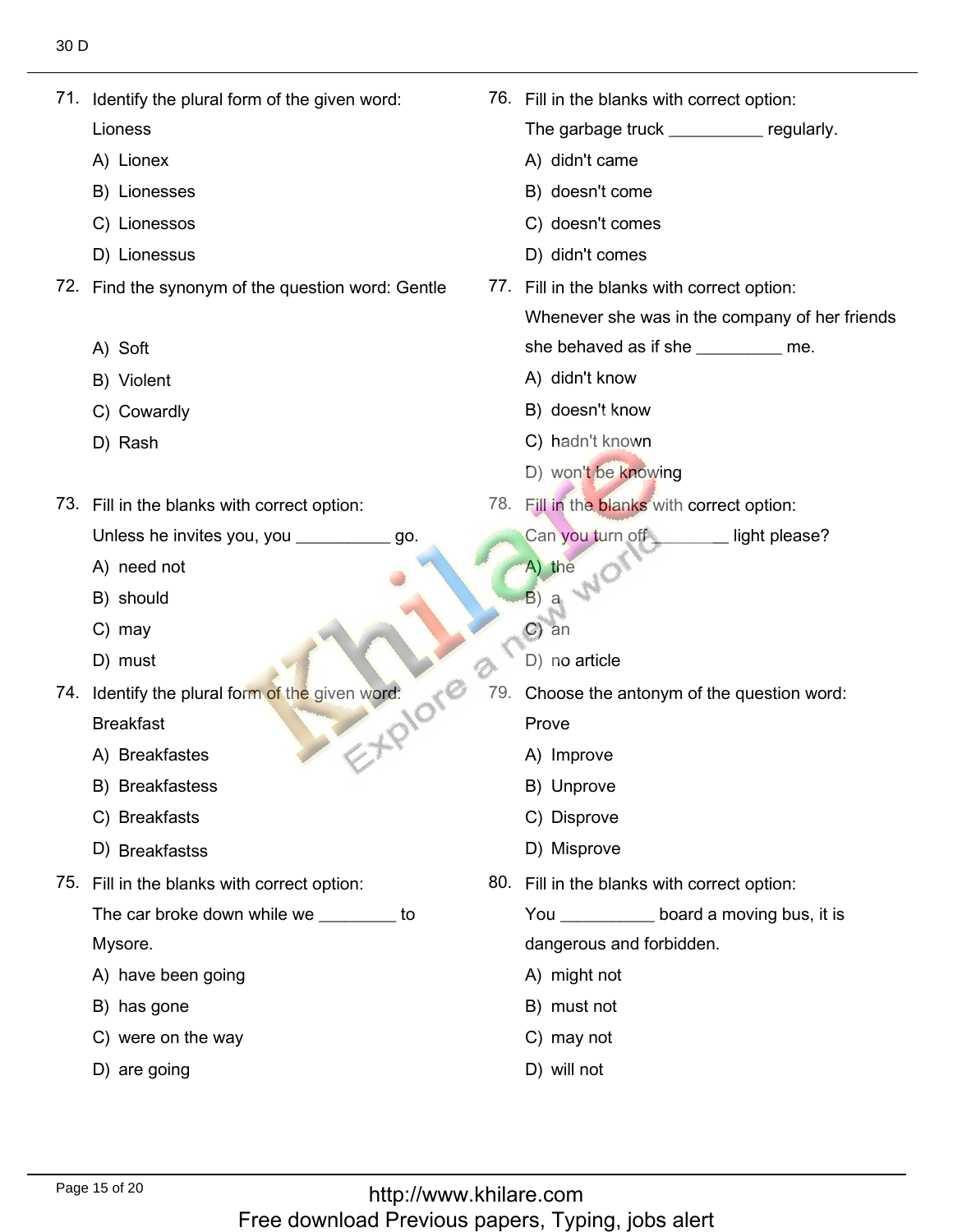- 81. Identify the plural form of the given word: Brother-in-law Brother-in-law<br>A) Brother-in-laws<br>B) Brothers-ins-laws
	-
	- B) Brothers-ins-laws
	- B) Brothers-ins-laws<br>C) Brothers-in-law<br>D) Brothers-in-laws
	- D) Brothers-in-laws
- 82. Fill in the blanks with correct option:
	- In this age of information revolution, it is easy to
	- \_\_\_\_\_\_\_\_\_\_ the latest dev<br>A) see eve to eve on
	- A) see eye to eye on
	- A) see eye to eye c<br>B) keep abreast of<br>C) abide bv
	- C) abide by
- C) abide by<br>D) be hand in hand with
- 83. Fill in the blanks with correct option:
	- I like \_\_\_\_ volleyball. I<br>A) no article, an
	- A) no article, a<br>B) a. the
	- $B)$  a, the
	- B) a, the<br>C) the, the<br>D) a. an
	- D) a, an
- 84. Fill in the blanks with correct option:

You should practice until you

perfection.<br>A) gained

- A) gained
- A) gained<br>B) will be gaining<br>C) gain
- C) gain
- C) gain<br>D) should gain
- 85. Fill in the blanks with correct option: We have to keep bad pe<br>A) at an equal rate
	- A) at an equal rate<br>B) blaze a trail
	- B) blaze a trail
	- B) blaze a trail<br>C) at arm's length<br>D) at anv rate
	-
- "ਤਸੀਂ ਆਪ ਘਰ ਜਾਓ" ਵਿੱਚ "ਆਪ" ਨਾਂਵ ਦੀ 86. ਕਿਹੜੀ ੳਦਾਹਰਨ ਹੈ?
	- A) ਸੰਬੰਧ ਵਾਚਕ
	- B) ਨਿੱਜ ਵਾਚਕ
	- C) ਨਿਸ਼ਚੇ ਵਾਚਕ
	- $D$ ) ਪੁਰਖ ਵਾਚਕ
- ਵਿਸਮਿਕ

86.<br>86. september - Paul Barnett, amerikansk politiker<br>86. september - Paul Barnett, amerikansk politiker<br>86. september - Paul Barnett, amerikansk politiker

- A) ਵਾਕ ਦੇ ਅੱਗੇ ਆਉਂਦੇ ਹਨ।
- B) ਵਾਕ ਦੇ ਪਿੱਛੇ ਆਉਂਦੇ ਹਨ।
- C) ਵਾਕ ਦੇ ਵਿੱਚ ਆਉਂਦੇ ਹਨ।
- D) ਕੋਈ ਵੀ ਠਕਿ ਨਹੀਂ।
- ਸ਼ੱਧ ਮਹਾਵਰਾ ਚਣੋਂ-A) ਹੱਥ ਵੇਖਣੇ
- $\overrightarrow{B}$ ) ਹੱਥ ਅੱਡਣੇ  $\mathbf{C}$ ) ਹੱਥ ਲਾਉਣੇ
- b) ਹੱਥ ਸੁੰਘਣਾ

 $\alpha$ 

- ਖਸ਼ੀ' ਨਾਂਵ ਦੀ ਕਿਹੜੀ ੳਦਾਹਰਨ ਹੈ?
	- A) ਜਾਤੀ ਵਾਚਕ ਨਾਂਵ
	- B) ਭਾਵ ਵਾਚਕ ਨਾਂਵ
	- C) ਵਸਤੂ ਵਾਚਕ
	- $D$ ) ਨਿੱਜ ਵਾਚਕ
- 90. ਕਿਰਿਆ ਦੇ ਜਿਸ ਰੂਪ ਤੋਂ ਪਤਾ ਚਲੇ ਕਿ ਕੰਮ ਆਉਣ ਵਾਲੇ ਸਮੇਂ ਵਿੱਚ ਕਿਸੇ ਸ਼ਰਤ ਤੇ ਹੋਵੇਗਾ ੳਹ-
	- A) ਸ਼ਰਤੀ ਭਵਿੱਖ ਕਾਲ ਹੈ।
	- B) ਪੂਰਨ ਭਵਿੱਖ ਕਾਲ ਹੈ।
	- C) ਚਾਲੂ ਭਵਿੱਖ ਕਾਲ ਹੈ।
	- D) ਅਨਿਸ਼ਚਿਤ ਭਵਿੱਖ ਕਾਲ ਹੈ।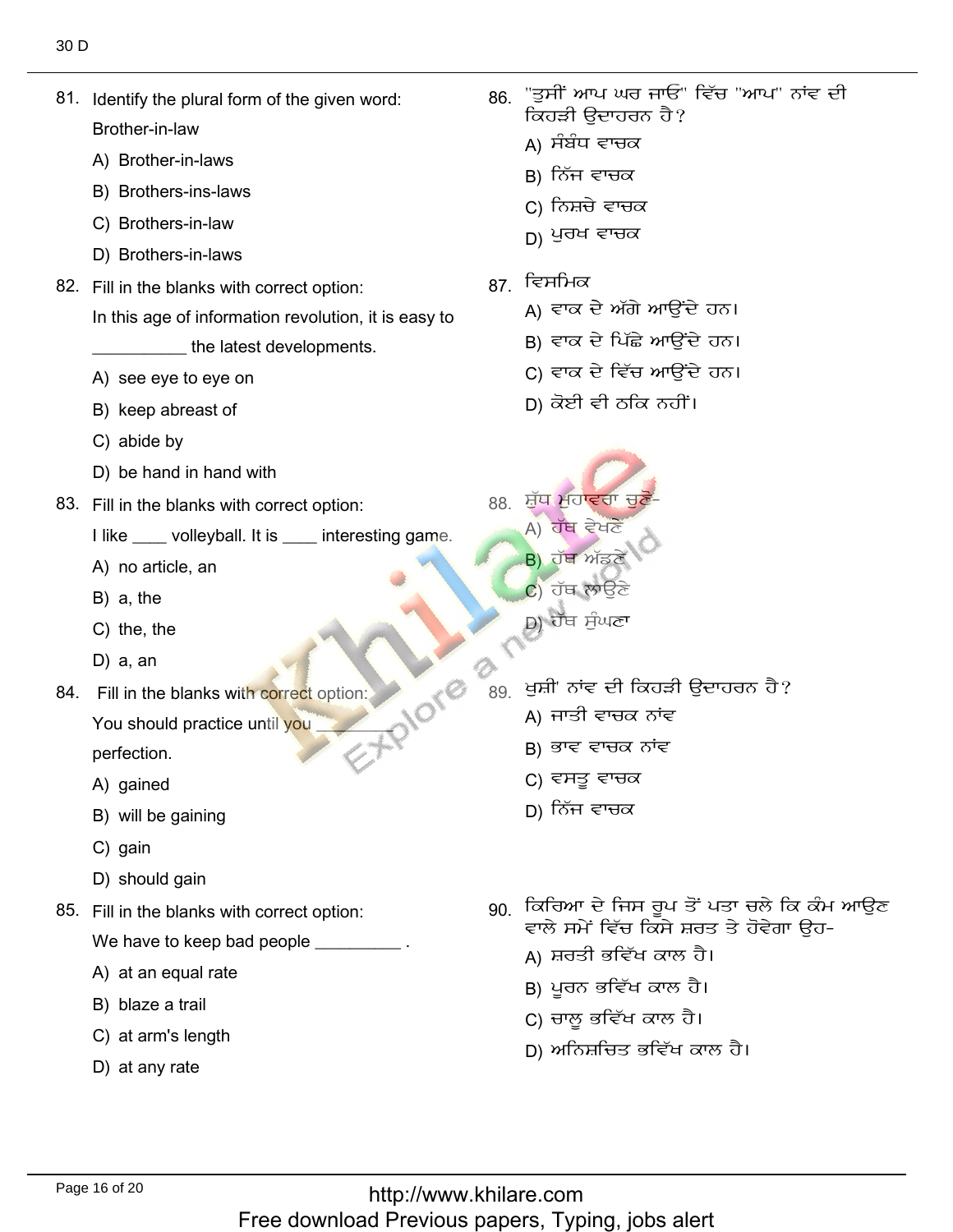$A)$  2

91. ਜਿਹੜੇ ਸ਼ਬਦ ਜੀਵਾਂ ਜਾਂ ਵਸਤਾਂ ਦੇ ਸਮੂਹ, ਇੱਕਠ

92. ਪਰਿਮਾਣ ਵਾਚਕ ਵਿਸ਼ੇਸ਼ਣ ਕਿੰਨੇ ਪ੍ਰਕਾਰ ਦੇ ਹਨ?

ਲਈ ਵਰਤੇ ਜਾਂਦੇ ਹਨ ਉਹ-

A) ਜਾਤੀ ਵਾਚਕ ਨਾਂਵ ਹੁੰਦੇ ਹਨ।

B) ਭਾਵ ਵਾਚਕ ਨਾਂਵ ਹੁੰਦੇ ਹਨ।

C) ਇੱਕਠ ਵਾਚਕ ਨਾਂਵ ਹੁੰਦੇ ਹਨ।

<sub>D)</sub> ਨਿੱਜ ਵਾਚਕ ਨਾਂਵ ਹੁੰਦੇ ਹਨ।

|     | $B)$ 3<br>$C)$ 4<br>D) $^5$                                                                                                                                                             | B) ਕਿਸ ਨੂੰ<br>C) ਮੈਂ<br>D) ਇਹ                                                                                                                                          |
|-----|-----------------------------------------------------------------------------------------------------------------------------------------------------------------------------------------|------------------------------------------------------------------------------------------------------------------------------------------------------------------------|
| 93. | ਜਿਸ ਵਾਕ ਵਿੱਚ ਪ੍ਰਧਾਨ ਉਪਵਾਕ, ਅਧੀਨ ਉਪਵਾਕ<br>ਅਤੇ ਸਮਾਨ ਉਪਵਾਕ ਹੋਣ ਉਹ-<br>A) ਸਧਾਰਨ ਵਾਕ ਹੁੰਦਾ ਹੈ।<br>В) ਸੰਯੁਕਤ ਵਾਕ ਹੁੰਦਾ ਹੈ।<br>C) ਮਿਸ਼ਰਤ ਵਾਕ ਹੁੰਦਾ ਹੈ।<br><sub>D)</sub> ਗੁੰਝਲਦਾਰ ਵਾਕ ਹੁੰਦਾ ਹੈ। | 99. /ਅ/ ਨਾਲ-<br>A) ਔਂਕੜ ਲਗਦੀ ਹੈ।<br>B) ਕੰਨਾ ਲਗਦਾ ਹੈ।<br>C) ਸਿਹਾਰੀ ਲਗਦੀ ਹੈ।<br>D) ਬਿਹਾਰੀ ਲਗਦੀ ਹੈ।                                                                       |
|     | 94. ਟਿੱਪੀ-<br>A) "ਬਿਹਾਰੀ" ਨਾਲ ਲਗ <u>ਦੀ ਹੈ।</u><br><b>APIOTE</b><br>B) "ਲਾਂ" ਨਾਲ ਲਗਦੀ ਹੈ <mark>।</mark><br>C) "ਕੰਨੇ" ਨਾਲ ਲਗਦੀ ਹੈ।<br>D) "ਔਂਕੜ" ਨਾਲ ਲਗਦੀ ਹੈ।                              | 100 ਜਿਹੜੇ ਸ਼ਬਦ ਸਰਵਨਾਂਵ ਵੀ<br><sup>'</sup> ਵਾਕਾਂ ਨੂੰ ਜੋੜਨ ਦਾ ਕੰਮ ਵੀ<br>A) ਸੰਬੰਧ ਵਾਚਕ ਸਰਵਨਾਂਵ<br>в) ਨਿੱਜਵਾਚਕ ਸਰਵਨਾਂਵ ਹ<br>C) ਪੂਰਖ ਵਾਚਕ ਸਰਵਨਾਂਵ<br>D) ਪ੍ਰਸ਼ਨ ਵਾਚਕ ਸਰਵਨਾਂਵ |
| 95. | "ਅੱਖ ਮਾਰਨੀ" ਦਾ ਅਰਥ ਹੈ-<br>A) ਅਕਲ ਮਾਰੀ ਜਾਣੀ<br>B) ਇਸ਼ਾਰਾ ਕਰਨਾ<br>C) ਬਦਨੀਤ ਹੋਣਾ<br><sub>D)</sub> ਪਿਆਰ ਪੈ ਜਾਣਾ                                                                             |                                                                                                                                                                        |
| 96. | ਮੁਹਾਵਰੇ ਵਿੱਚ ਪਰਿਵਰਤਿਤ ਹੁੰਦਾ ਹੈ-<br>A) ਲਿੰਗ, ਵਚਨ, ਪੁਰਖ,ਕਾਲ<br>в) ਕਿਰਿਆ ਦੀ ਧਾਤੁ<br>C) ਭਾਵ ਅਰਥ<br>ן) ਕੋਈ ਵੀ ਠੀਕ ਨਹੀਂ                                                                       |                                                                                                                                                                        |
|     | Page 17 of 20                                                                                                                                                                           | http://www.khilare.com<br>Free download Previous papers, Typing, jobs alert                                                                                            |
|     |                                                                                                                                                                                         |                                                                                                                                                                        |

- $97$  "ਉਸ ਨੇ ਰੋਟੀ ਖਾਧੀ।" ਕਿਹੜਾ ਕਾਲ ਹੈ? A) ਸਧਾਰਨ ਜਾਂ ਅਨਿਸ਼ਚਿਤ ਭੁਤਕਾਲ B) ਚਾਲੁ ਭੁਤਕਾਲ C) ਪੁਰਨ ਭੁਤਕਾਲ
	- D) ਪੁਰਨ ਚਾਲੁ ਭੁਤਕਾਲ
	- 98. ਨਿਸ਼ਚੇ ਵਾਚਕ ਵਿਸ਼ੇਸ਼ਣ ਦਸੋ-
		- A) ਅਸੀਂ
		- В) ਕਿਸ ਨੂੰ
		- J
	- न्ਲ-
		- <del>ਕੜ</del> ਲਗਦੀ ਹੈ।
		- ਾ <mark>ਲਗਦਾ ਹੈ</mark>।
		- <mark>ਸਾਰੀ ਲਗਦੀ ਹੈ।</mark>
		- <u>ਸਾਰੀ ਲਗਦੀ ਹੈ।</u>
	- ਸ਼ਬਦ ਸਰਵਨਾਂਵ ਵੀ ਹੋਣ ਅਤੇ ਯੋਜਕ ਵਾਂਗ <sub>ਮ</sub>ੂੰ ਜੋੜਨ ਦਾ ਕੰਮ ਵੀ ਕਰਨ ਉਹ
		- <sup>;</sup>ਧ ਵਾਚਕ ਸਰਵਨਾਂਵ ਹਨ।
		- ਜਵਾਚਕ ਸਰਵਨਾਂਵ ਹਨ।
		- ਖ ਵਾਚਕ ਸਰਵਨਾਂਵ ਹਨ।
		- ਨ ਵਾਚਕ ਸਰਵਨਾਂਵ ਹਨ।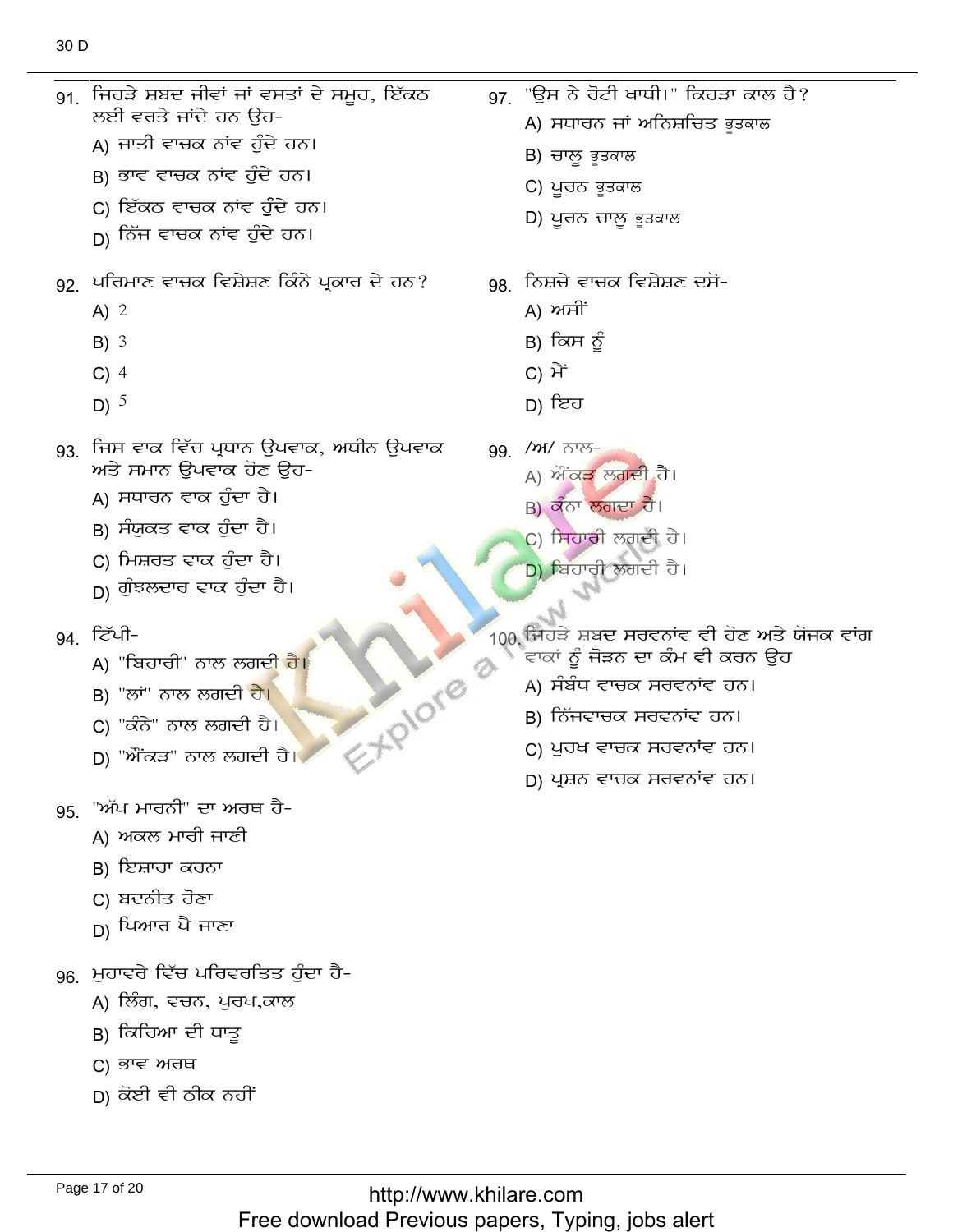**Space for Rough Work:** 

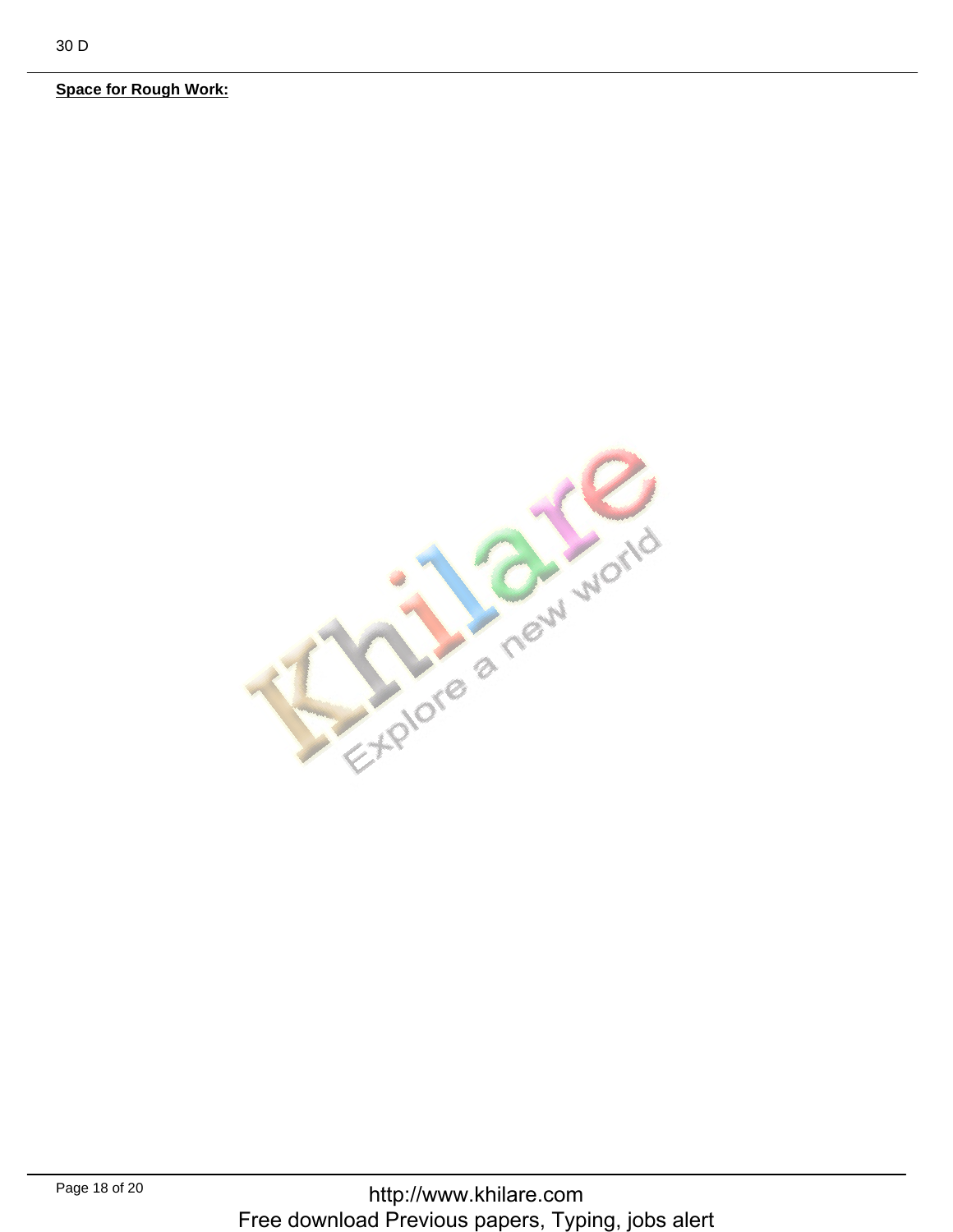**Space for Rough Work:**